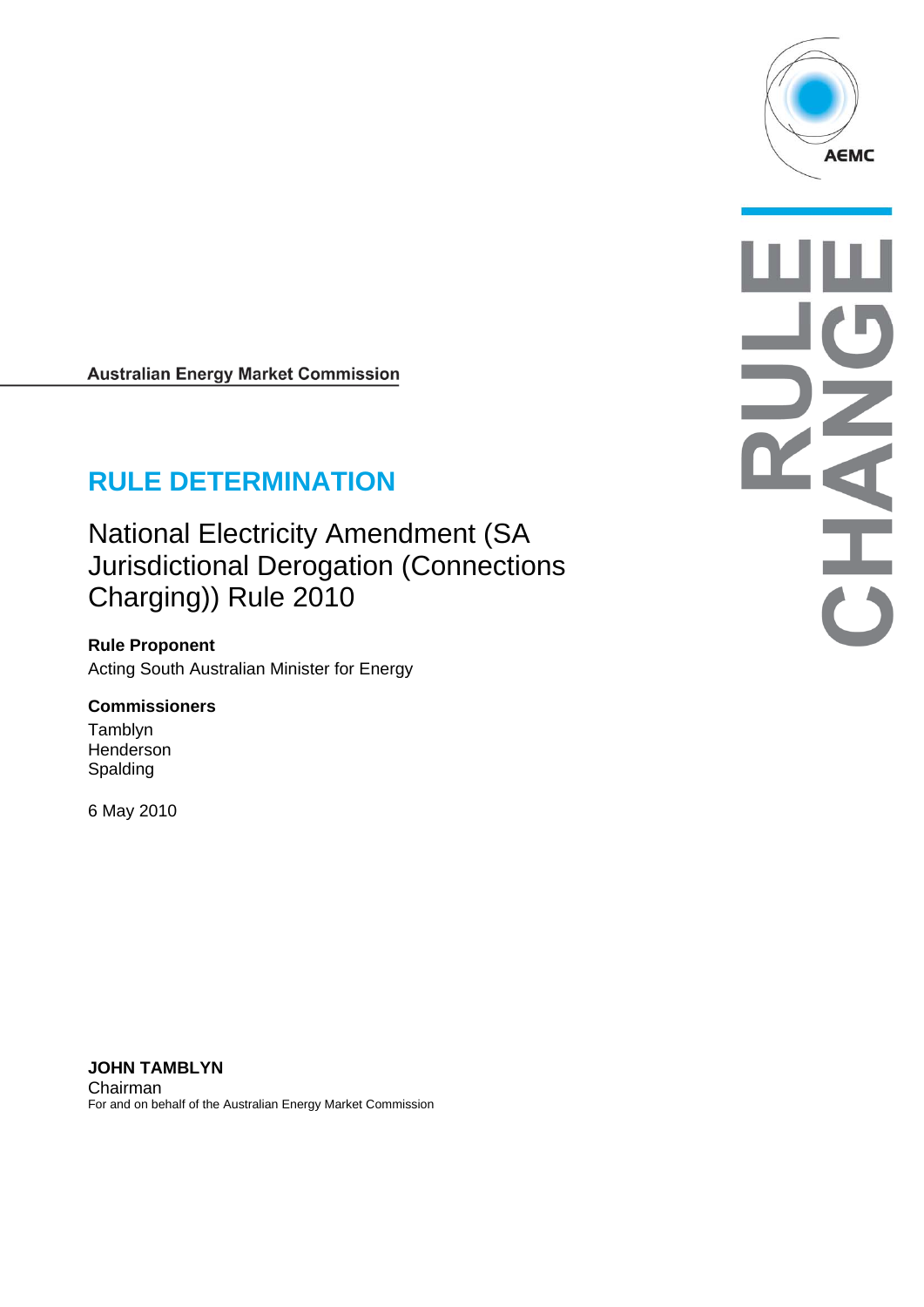#### **Inquiries**

Australian Energy Market Commission PO Box A2449 Sydney South NSW 1235

**E**: aemc@aemc.gov.au **T**: (02) 8296 7800 **F**: (02) 8296 7899

Reference: ERC0101

#### **Citation**

AEMC 2010, SA Jurisdictional Derogation (Connections Charging), Rule Determination, 6 May 2010, Sydney

#### **About the AEMC**

The Council of Australian Governments, through its Ministerial Council on Energy (MCE), established the Australian Energy Market Commission (AEMC) in July 2005 to be the rule maker for national energy markets. The AEMC is currently responsible for rules and providing advice to the MCE on matters relevant to the national energy markets. We are an independent, national body. Our key responsibilities are to consider Rule change proposals, conduct energy market reviews and provide policy advice to the MCE as requested or on AEMC initiative.

This work is copyright. The Copyright Act 1968 permits fair dealing for study, research, news reporting, criticism and review. Selected passages, tables or diagrams may be reproduced for such purposes provided acknowledgement of the source is included.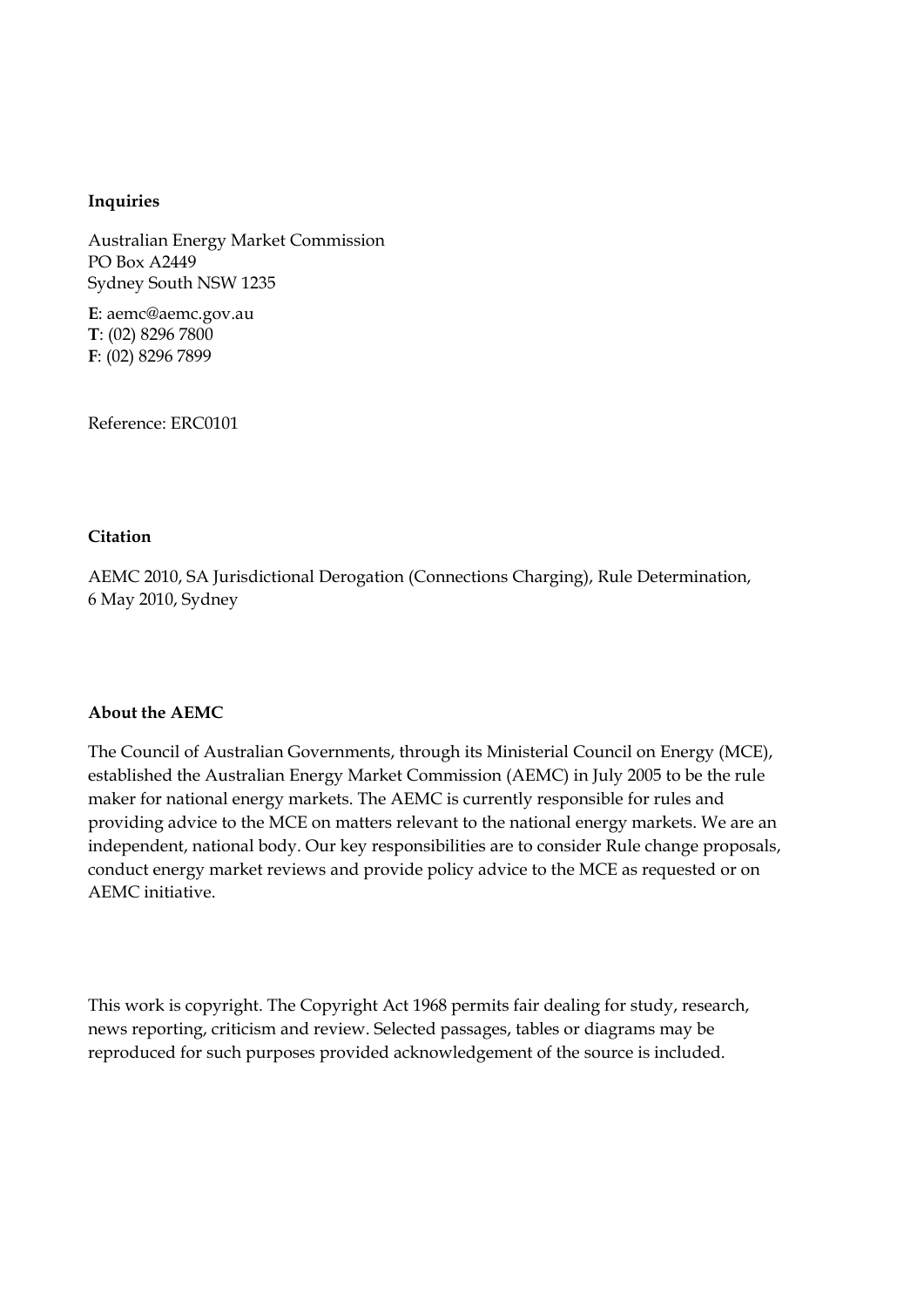## **Summary**

On 13 January 2010, the Australian Energy Market Commission (AEMC or Commission) received a Rule Change Request from the Acting South Australian Minister for Energy (Proponent) in relation to connection arrangements. The Rule Change Request is a request for a jurisdictional derogation. It seeks to maintain the current arrangements in South Australia for charging for connections requiring distribution network extensions, modifications or augmentations in South Australia. The current arrangements are contained in clauses 3.3 to 3.11 of the South Australian Electricity Distribution Code (EDC) and its accompanying guideline (Guideline No. 13).

The Proponent requested that these arrangements continue for South Australia until 1 July 2015, by which time the National Energy Customer Framework (NECF), which provides a regime for the charging for connections, should have commenced.

The Proponent also requested that the Rule Change Request be treated as noncontroversial and assessed under the expedited Rule making process provided for in section 96 of the National Electricity Law (NEL). The Commission considered that the Rule Change Request is a request for a non-controversial Rule and has adopted the expedited Rule making process in accordance with section 96 of the NEL.

In the Rule Change Request, the Proponent stated that if the existing connection charging arrangements are not maintained in South Australia, the Australian Energy Regulator (AER) would regulate connection service charges in accordance with the relevant provisions under chapters 5 and 6 of the National Electricity Rules (NER). This would be the case until the commencement of the NECF rules relating to customer connections. It considered that these existing NER provisions lack a number of mechanisms to protect the interests of customers and facilitate their connections to distribution networks in South Australia.

According to the Proponent, the proposed derogation would:

- continue the current arrangements in South Australia, under which customers would benefit from the EDC provisions until similar provisions are introduced via the NECF rules;
- specify the calculation of customer contributions; and
- provide certainty for businesses and customers wishing to connect.

The Commission has assessed the Rule Change Request in accordance with the requirements set out in the NEL. In this context, the Commission considered the following issues:

• the impact on efficiency of continuing existing arrangements in South Australia; and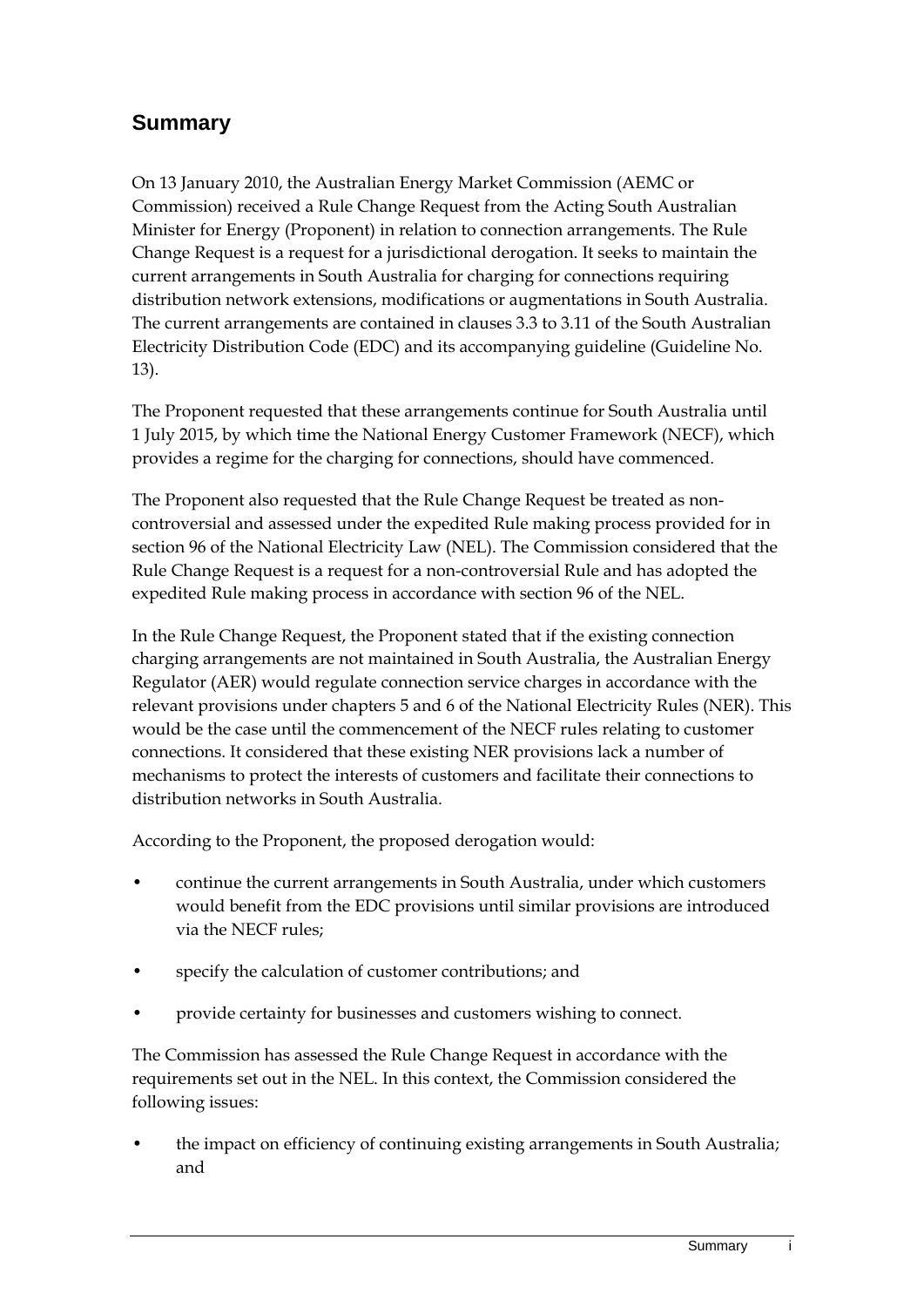• the impact on certainty of continuing existing arrangements in South Australia.

In assessing these issues, the Commission has determined to make a Rule (Rule as Made). The Rule as Made provides a jurisdictional derogation that maintains the existing arrangements in South Australia for charging for connections requiring distribution network extensions, modifications or augmentations in South Australia. It will commence on 1 July 2010 and will expire on the earlier of 30 June 2015 and the date notified by the South Australian Minister in the South Australian Government Gazette as the date on which the NECF rules relating to customer connections will apply in South Australia.

The Rule as Made requires:

- the arrangements for connection charges requiring distribution network extensions, modifications or augmentations in South Australia to continue to be made in accordance with certain EDC provisions. These include clauses 3.3 to 3.11 of Chapter 3 of the EDC, the provisions of Guideline No. 13, and the relevant definitions in Schedule 1 to the EDC (collectively defined in the Rule as Made as "the Electricity Distribution Code Provisions");1
- the AER to perform and exercise the functions and powers of the Essential Services Commission of South Australia (ESCOSA) under the Electricity Distribution Code Provisions; and
- ETSA Utilities to comply with the Electricity Distribution Code Provisions.

The Commission is satisfied that the Rule as Made will, or is likely to, contribute to the achievement of the National Electricity Objective (NEO) because it promotes efficiency and certainty:

- by maintaining an established process in South Australia with the exception that the AER, rather than ESCOSA, will be responsible and avoiding the need for the AER and ETSA Utilities to develop a new interim process for a limited period until the NECF rules relating to customer connections are introduced. Developing a new interim process would require additional costs and effort in administration and operation on the part of ETSA Utilities and the AER. It would therefore be administratively and operationally more efficient to maintain the existing arrangements in South Australia rather than establishing a new process knowing that it would be in place for a limited period; and
- by maintaining prescription in an established process, which includes the calculation of charges for connections requiring distribution network extensions, modifications or augmentations as part of the terms and conditions for charging for such connections. As ETSA Utilities and South Australian customers are familiar with this existing approach, maintaining the same level of prescription will provide certainty to them. Without this level of prescription, South

<sup>1</sup> The effect of the Rule as Made is that the Electricity Distribution Code Provisions referred to in the Rule as Made operate separately to the South Australian regulatory instruments.

ii SA Jurisdictional Derogation (Connections Charging)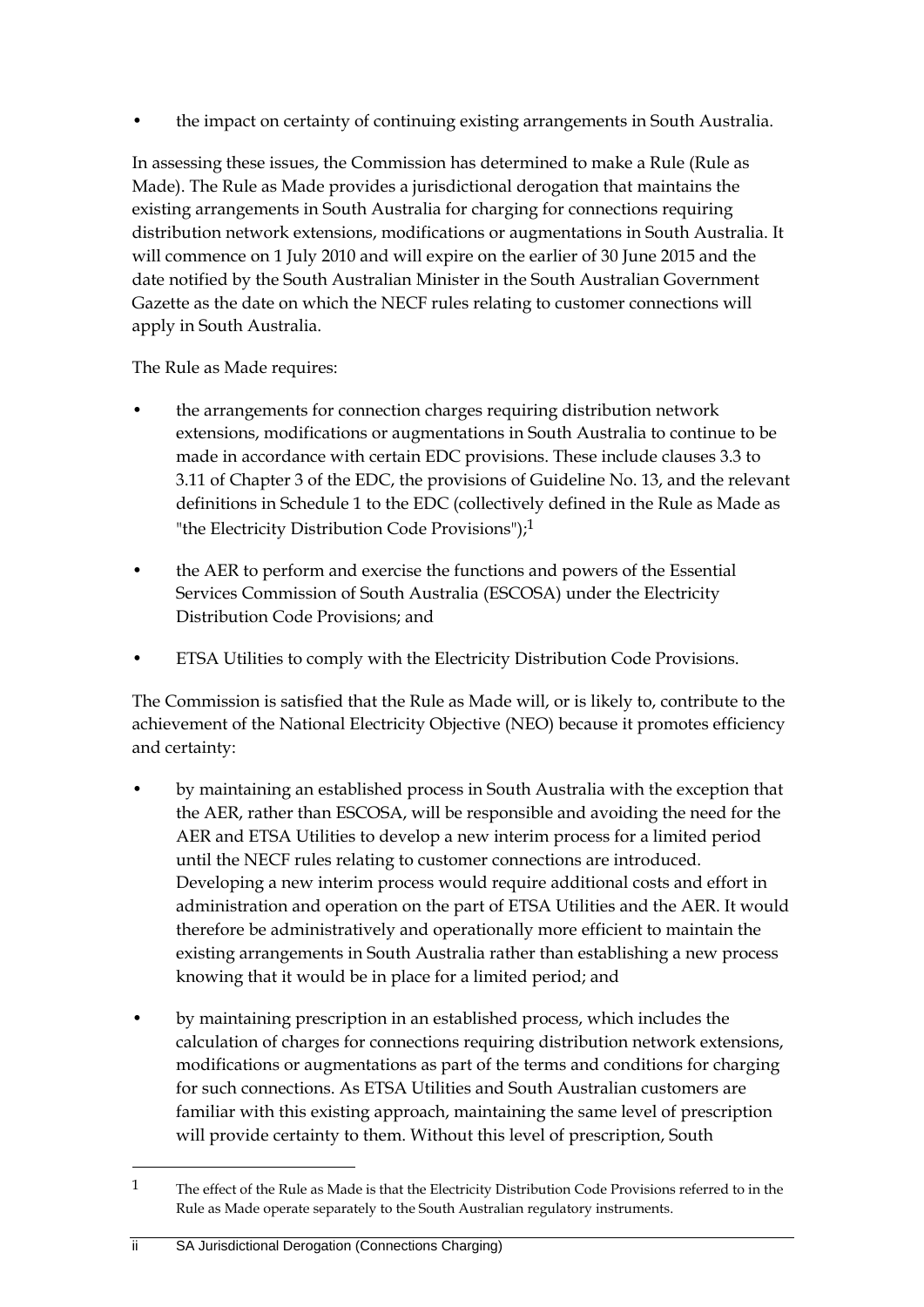Australian customers may defer connections until the NECF rules relating to customer connections are introduced. This may lead to inefficient investment and inefficient use of the network.

For these reasons, the Commission considers that the Rule as Made will be in the long term interests of consumers with respect to the price of supply of electricity.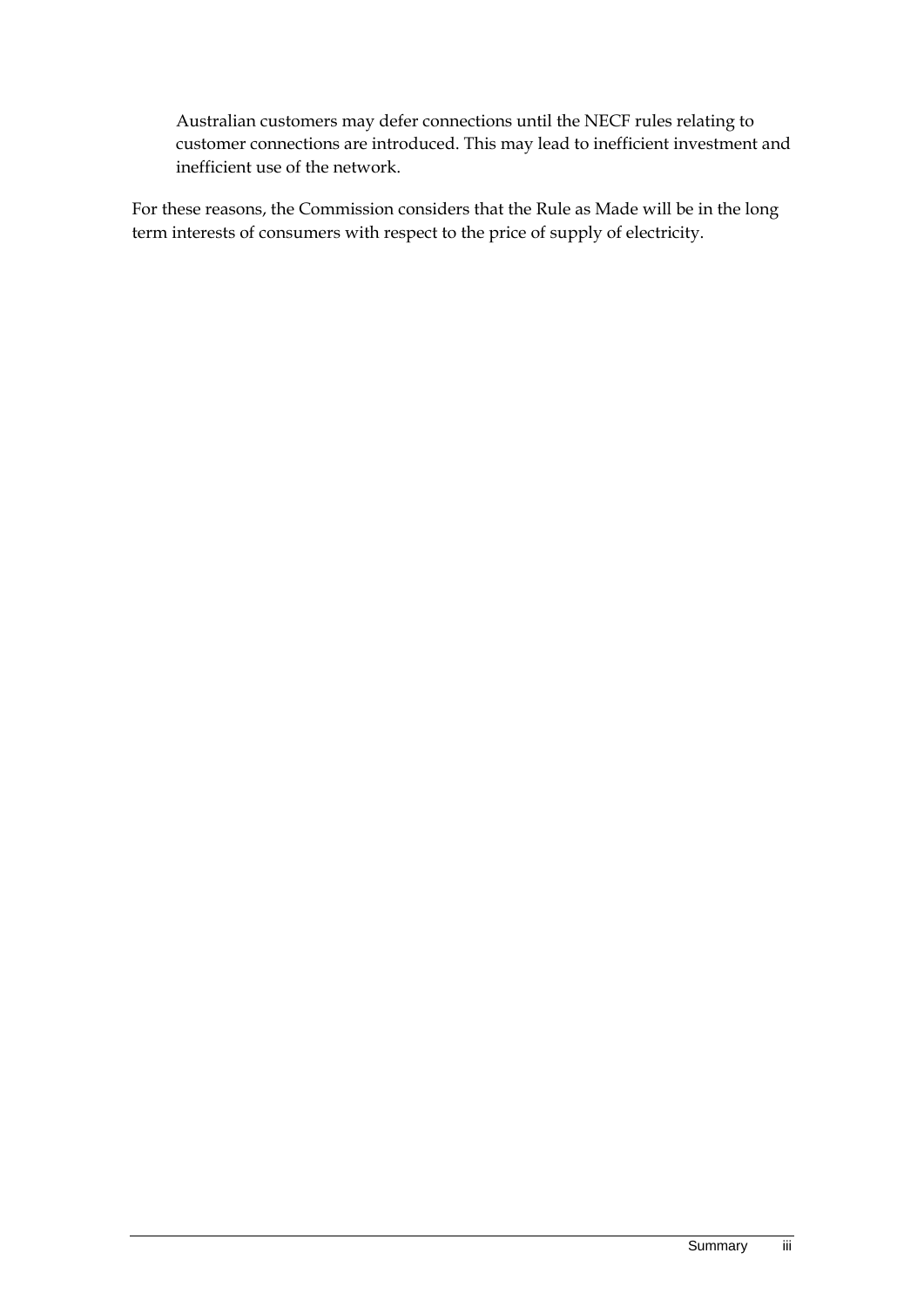## **Contents**

| 1              |                                                                                | Acting South Australian Minister for Energy's Rule Change Request  1 |  |  |  |  |
|----------------|--------------------------------------------------------------------------------|----------------------------------------------------------------------|--|--|--|--|
|                | 1.1                                                                            |                                                                      |  |  |  |  |
|                | 1.2                                                                            |                                                                      |  |  |  |  |
|                | 1.3                                                                            |                                                                      |  |  |  |  |
|                | 1.4                                                                            |                                                                      |  |  |  |  |
|                | 1.5                                                                            |                                                                      |  |  |  |  |
| $\overline{2}$ |                                                                                |                                                                      |  |  |  |  |
|                | 2.1                                                                            |                                                                      |  |  |  |  |
|                | 2.2                                                                            |                                                                      |  |  |  |  |
|                | 2.3                                                                            |                                                                      |  |  |  |  |
|                | 2.4                                                                            |                                                                      |  |  |  |  |
|                | 2.5                                                                            |                                                                      |  |  |  |  |
| 3              |                                                                                |                                                                      |  |  |  |  |
|                | 3.1                                                                            |                                                                      |  |  |  |  |
|                | 3.2                                                                            |                                                                      |  |  |  |  |
|                | 3.3                                                                            |                                                                      |  |  |  |  |
|                | 3.4                                                                            |                                                                      |  |  |  |  |
| 4              |                                                                                |                                                                      |  |  |  |  |
| 5              | Impact on efficiency of continuing existing arrangements in South Australia 18 |                                                                      |  |  |  |  |
|                | 5.1                                                                            |                                                                      |  |  |  |  |
|                | 5.2                                                                            |                                                                      |  |  |  |  |
|                | 5.3                                                                            |                                                                      |  |  |  |  |
|                | 5.4                                                                            |                                                                      |  |  |  |  |
| 6              | Impact on certainty of continuing existing arrangements in South Australia 21  |                                                                      |  |  |  |  |
|                | 6.1                                                                            |                                                                      |  |  |  |  |
|                | 6.2                                                                            |                                                                      |  |  |  |  |
|                | 6.3                                                                            |                                                                      |  |  |  |  |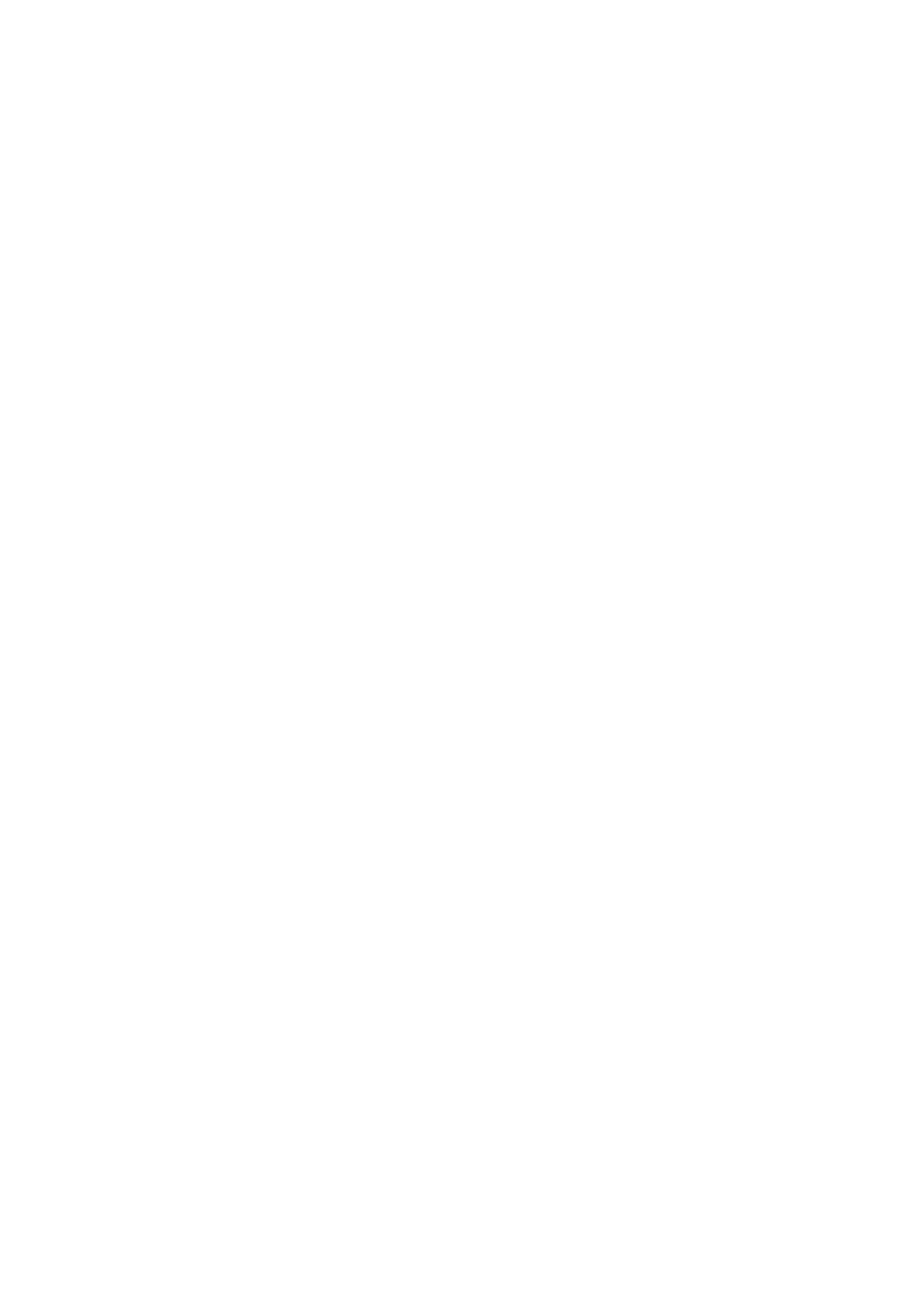### **1 Acting South Australian Minister for Energy's Rule Change Request**

### **1.1 The Rule Change Request**

On 13 January 2010, the Australian Energy Market Commission (AEMC or Commission) received a Rule change request from the Acting South Australian Minister for Energy (Proponent) in relation to arrangements for charging for connections (Rule Change Request). The Rule Change Request is a request for a jurisdictional derogation to maintain the current arrangements in South Australia for charging for connections requiring distribution network extensions, modifications or augmentations in South Australia (current South Australian connection arrangements). The Proponent requested that the Rule Change Request be treated as non-controversial and expedited under section 96 of the National Electricity Law (NEL).

### **1.2 Rule Change Request Rationale**

In its Rule Change Request, the Proponent considered that if the current South Australian connection arrangements are not maintained, the Australian Energy Regulator (AER) would regulate charging for connections requiring distribution network extensions, modifications or augmentations in South Australia in accordance to the relevant provisions under chapters 5 and 6 of the National Electricity Rules (NER). It considered that the NER lacks a number of mechanisms to protect the interests of customers and facilitate their connections to distribution networks, compared to the South Australian Electricity Distribution Code (EDC).2

According to the Proponent, the proposed derogation would:

- continue the current arrangements in South Australia, under which customers would benefit from the EDC provisions until similar provisions are introduced via the National Energy Customer Framework (NECF) rules;
- specify the calculation of customer contributions; and
- provide certainty for businesses and customers wishing to connect.<sup>3</sup>

#### **1.3 Solution proposed by the Rule Change Request**

The Rule Change Request from the Proponent proposed to:

1

• amend an existing derogation by extending the expiry date to 1 July 2015 to allow for sufficient time for the NECF rules relating to customer connections to commence;

<sup>2</sup> Acting South Australian Minister for Energy, Rule Change Request, 8 January 2010, p. 5.

<sup>3</sup> Acting South Australian Minister for Energy, Rule Change Request, 8 January 2010, pp. 5-6.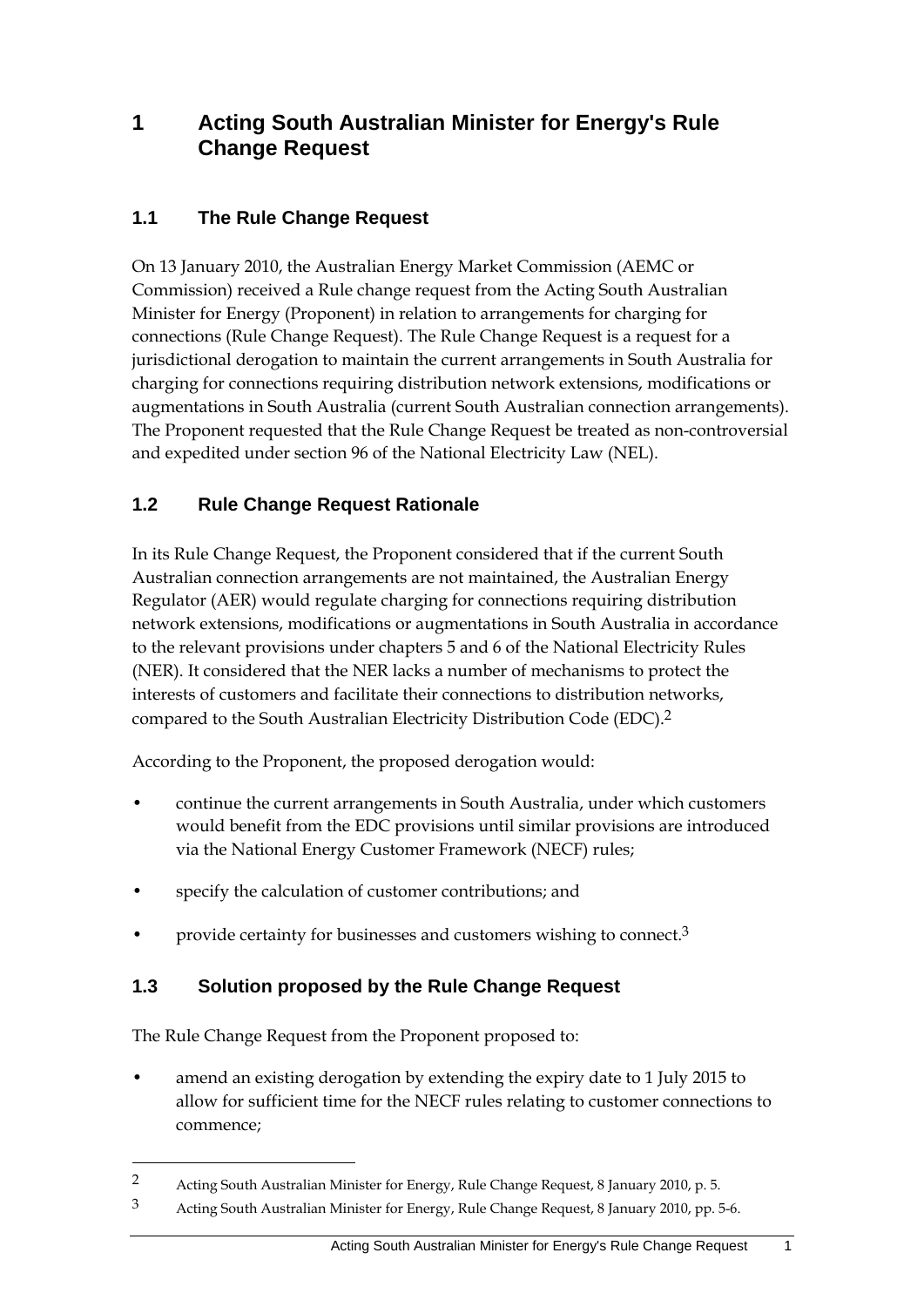- require the AER to administer and retain clauses 3.3.5 to 3.11 of the EDC and relevant provisions of the accompanying Guideline No. 13 because these are currently applied in South Australia;
- remove redundant provisions in clause 9.28.2 of the NER and certain provisions in the EDC because the AER is taking over the regulation of distribution network services in accordance with the NER more broadly; and
- fix in the value for the published standard unit augmentation charge ('f', which would be used to derive the customer allocation for the augmentation under Chapter 3 of the EDC) and require the AER to escalate this value by the Consumer Price Index (CPI) for the quarter ending 31 March each year.

The effect of this Rule Change Request would:

- maintain the procedures for charging for connections requiring distribution network extensions, modifications or augmentations in South Australia;
- require the AER to administer the existing arrangements in South Australia; and
- require the AER to only use the defined value for the published standard unit augmentation charge ('f').

#### **1.4 Relevant background**

#### **1.4.1 Jurisdictional derogation**

The Proponent indicated "[i]n accordance with section 91(3) of the NEL I [the Acting South Australian Minister for Energy] have consulted with Ministers of the other participating jurisdictions before forwarding this [Rule change] request to you [the Commission]".4

#### **1.4.2 Current arrangements**

On 1 January 2008, South Australia transferred its economic regulation of electricity distribution network services to the AER.<sup>5</sup> However, the Essential Services Commission of South Australia (ESCOSA) is currently still responsible for administering the current electricity distribution price determination until 30 June 2010.6 One component of the distribution determination process is the charging for connections. This is provided for under clause 9.28.2 of the NER, which is a jurisdictional derogation for South Australia.

Clause 9.28.2(a) of the NER provides that:

<u>.</u>

<sup>4</sup> Acting South Australian Minister for Energy, Rule Change Request, 8 January 2010, p. 2.

<sup>5</sup> Part 6 of the *National Electricity (South Australia) Act 1996* (SA).

<sup>6</sup> Section 18(1) of the *National Electricity (South Australia) Act 1996* (SA).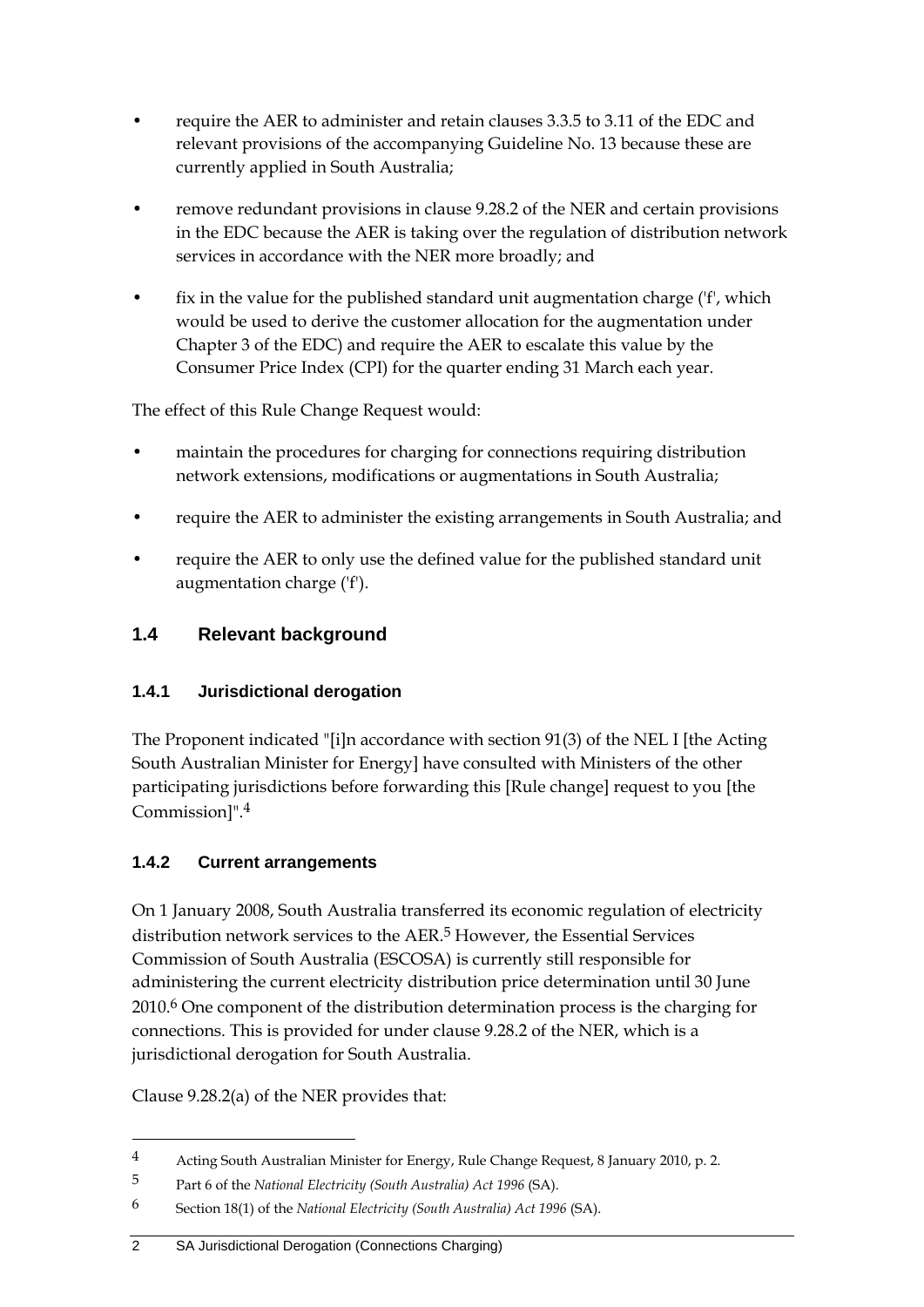"Notwithstanding anything to the contrary in the Rules, the Jurisdictional Regulator appointed for South Australia is responsible for the regulation of access in respect of any distribution network situated in South Australia concerning:

- (i) connection;
- (ii) modification of a connection;
- (iii) augmentation;
- (iv) provision of network services and distribution use of system services;
- (v) modification of the provision of network services and distribution use of system services."

Clause 9.28.2(b) relates to how ESCOSA decides on "any question as to the fairness and reasonableness of an offer to connect in relation to a distribution network situated in South Australia". Clause 9.28.2(c) relates to the dispute resolution process under this jurisdictional derogation. Clause 9.28.2(d) provides that clause 9.28.2 expires on 1 July 2010.

Under clause 9.28.2 of the NER, ESCOSA is responsible for the regulation of access of distribution network connections requiring distribution network extensions, modifications or augmentations in South Australia. ESCOSA applies certain provisions of its EDC and Guideline No. 13 for charging for such connections.7 As a condition of its licence with ESCOSA, ETSA Utilities is required to comply with the EDC. Clauses 3.3 to 3.11 of the EDC set out the procedures for calculating and allocating costs of the connection assets, extension and augmentation that the connection applicant must contribute to. This includes:

- a formula for customer payment which is comprised of connection assets cost, extension cost, customer allocation of augmentation, customer contribution to upstream customers, and a potential rebate from the Distribution Network Service Provider (DNSP) to the connecting customer (clause 3.5 of the EDC);
- an assessment of whether an individual evaluation would be required which would determine the formula for calculating the customer allocation for the augmentation (clause 3.6.4 of the EDC);
- a defined value for the published standard unit augmentation charge ('f'). As of 1 July 2009, this value is \$135 per kVA. This would be applied to the formula to derive the customer allocation for the augmentation (clause 3.6.4.1 of the EDC);
- a formula to calculate the rebate from the DNSP to a connecting customer for the cost of the connection assets, extension and augmentation if the connecting customer seeks the most efficient and technically feasible solution to meet the

<sup>7</sup> These documents are available from ESCOSA's website.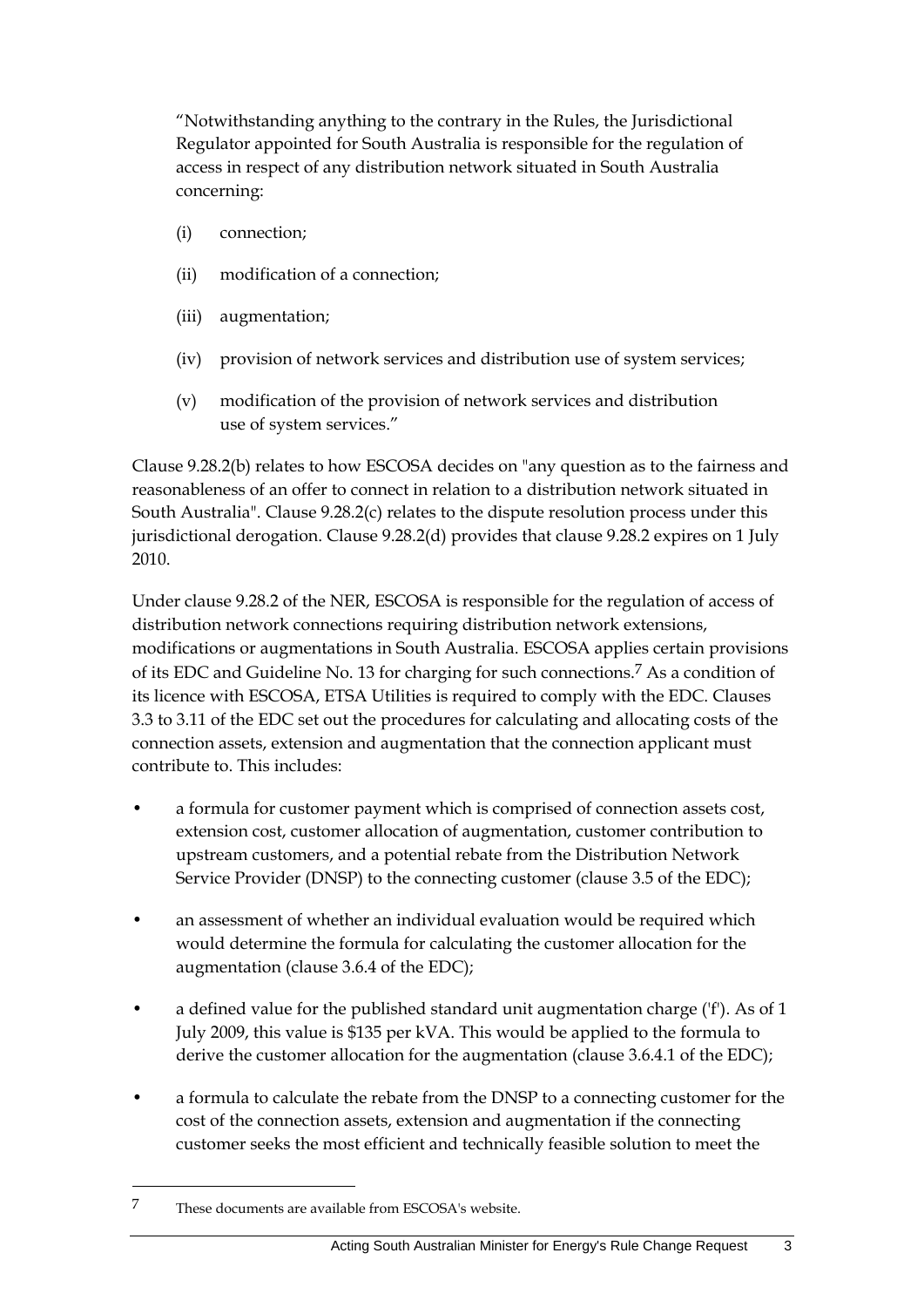customer's electrical requirements and any expected customer load growth in the short term (clause 3.7 of the EDC); and

• procedures for calculating the customer contribution by a customer towards amounts paid by upstream customers for an extension (clauses 3.8 and 3.9 of the EDC).

#### **1.4.3 Future arrangements**

The Proponent stated that the NECF will provide similar provisions as the current South Australian connection arrangements.8 The objective of the NECF is to provide a national framework for the regulation of energy distribution and retail which would be regulated by the AER.<sup>9</sup> This will include making amendments to the NER on charging for connections to distribution networks in the National Electricity Market (NEM).10 At the time of making this final Rule determination, the Ministerial Council on Energy (MCE) has indicated that a recommended final NECF legislative package is scheduled to be considered by the MCE, followed by the introduction of that package into the South Australian Parliament in the Spring Session of 2010. Applications Acts in each participating jurisdiction are then expected to follow from 2011.<sup>11</sup>

#### **1.4.4 AER draft distribution determination and decision**

ETSA Utilities submitted a regulatory proposal to the AER for the regulatory period 1 July 2010 to 30 June 2015.12 In response to ETSA Utilities' regulatory proposal, the AER published its draft decision on the distribution determination with respect to ETSA Utilities (the AER's draft decision).13

In the AER's draft decision, the AER proposed that if a connection service is at the quality or reliability standards required by the NER, the EDC or any other applicable regulatory instruments, and the customer is not required to make a financial contribution under the EDC, the AER would classify this as a direct control service.<sup>14</sup> If the service requires higher or lower quality or reliability standards than that required by the NER, the EDC or any other applicable regulatory instruments, and the customer

<sup>8</sup> Acting South Australian Minister for Energy, Rule Change Request, 8 January 2010, p. 5.

<sup>9</sup> MCE, National Energy Customer Framework, Second Exposure Draft (NECF2), Explanatory Material, November 2009, p. 4.

<sup>10</sup> MCE, National Energy Customer Framework, Second Exposure Draft (NECF2), Explanatory Material, November 2009, p. 18.

<sup>11</sup> MCE, National Energy Customer Framework, Second Exposure Draft (NECF2), Explanatory Material, November 2009, p. 6.

<sup>12</sup> ETSA Utilities, Regulatory Proposal 2010-2015, 1 July 2009.

<sup>13</sup> AER, Draft decision, South Australia Draft distribution determination 2010-11 to 2014-15, 25 November 2009.

<sup>14</sup> AER, Draft decision, South Australia Draft distribution determination 2010-11 to 2014-15, 25 November 2009, p. 10.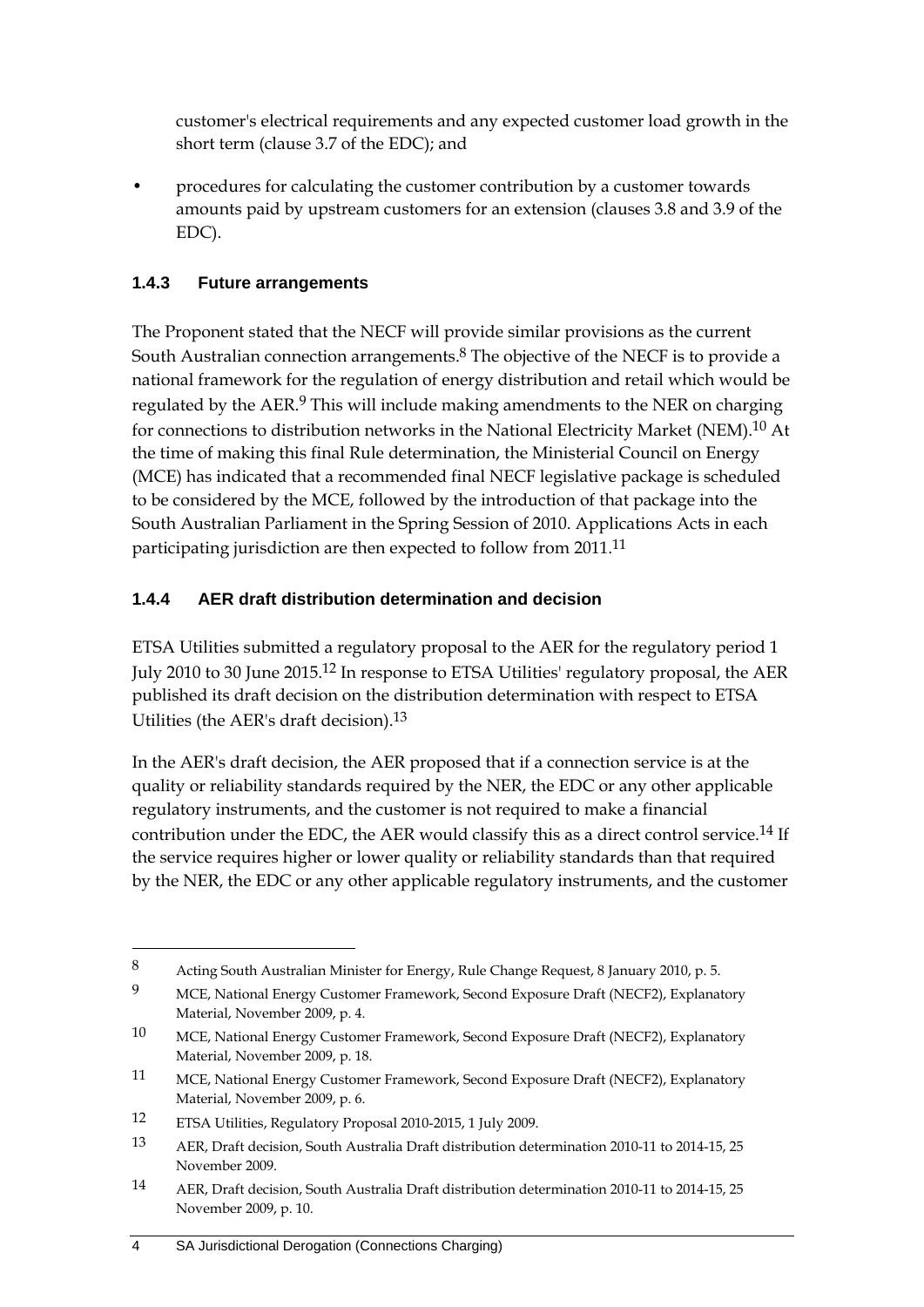is required to make a financial contribution under the EDC, the AER would classify this as a negotiated distribution service.<sup>15</sup>

In the absence of a new derogation, the arrangements for such connections require a customer payment which would become subject to the Negotiated Distribution Service Criteria (NDSC) and the negotiating framework under Chapter 6 of the NER. It is possible that the relevant provisions of the EDC could be included as part of these Chapter 6 negotiation arrangements. However, there would be no guarantee that such provisions would continue the prescribed connection arrangements in South Australia as the Chapter 6 arrangements are based on the principle of negotiation between the DNSP and customer. There is the possibility that either the customer or ETSA Utilities could seek to negotiate more favourable terms in a manner which is consistent with the NDSC under clause 6.7.1 of the NER.

By contrast, under the proposed derogation, it would be clear that charges related to a negotiated distribution service would be based on the EDC provisions and administered by the AER.

#### **1.5 Commencement of Rule making process**

On 18 March 2010, the Commission published a notice under section 95 of the NEL advising of its intention to commence the Rule making process and consultation in respect of the Rule Change Request. A consultation paper prepared by Commission staff identifying specific issues or questions for consultation was also published with the Rule Change Request. Submissions closed on 15 April 2010.

The Commission received two submissions on the Rule Change Request as part of the consultation. Both were in agreement with the derogation being made. They are available on the AEMC website.<sup>16</sup> A summary of the issues raised in submissions and the Commission's response to each issue is contained in Appendix A.

The Commission accepted that the Rule Change Request was a request for a noncontroversial Rule. Accordingly, the Commission proposed to expedite the Rule Change Request under section 96 of the NEL, subject to any written objections not to do so. Receipt of written objections closed on 1 April 2010. No written objections were received. Accordingly, the Rule Change Request was considered under an expedited Rule making process in accordance with section 96 of the NEL.

On 15 April 2010, the Commission published a notice under section 107 of the NEL advising of the extension date for the publication of the final Rule determination and Rule as Made. It considered that there was a material change in circumstances such that it was necessary to extend the publication date to 6 May 2010.

<u>.</u>

<sup>15</sup> AER, Draft decision, South Australia Draft distribution determination 2010-11 to 2014-15, 25 November 2009, p. 10.

<sup>16</sup> See www.aemc.gov.au.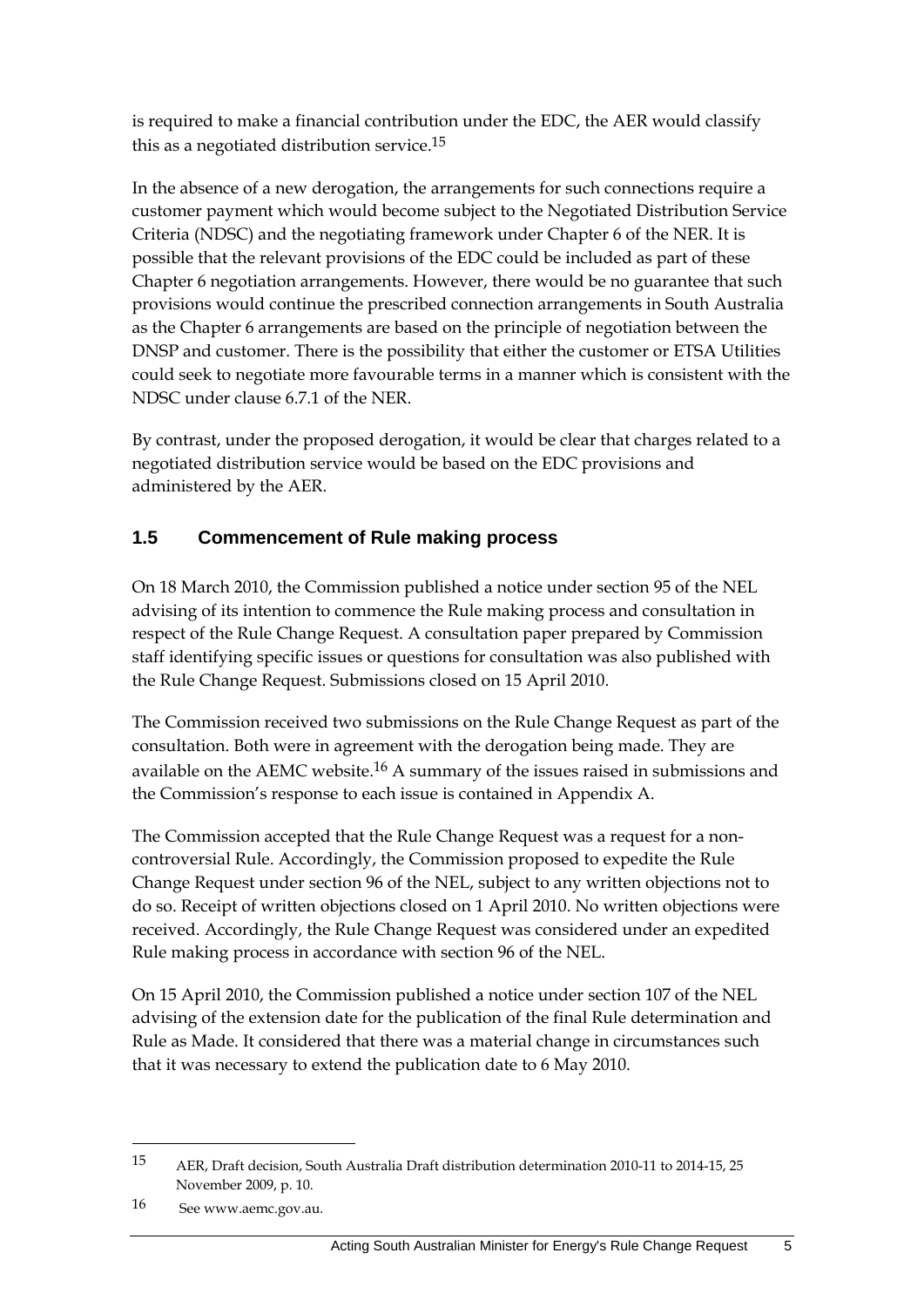### **2 Final Rule Determination**

#### **2.1 Commission's determination**

In accordance with section 102 of the NEL the Commission has made this final Rule determination in relation to the Rule proposed by the Acting South Australian Minister for Energy. In accordance with section 103 of the NEL the Commission has determined to make, with amendments, the Rule proposed by the Proponent.

The Commission's reasons for making this final Rule determination are set out in section 3.1.

The *National Electricity Amendment (SA Jurisdictional Derogation (Connections Charging)) Rule 2010 No 3* (Rule as Made) is published with this final Rule determination. The Rule as Made commences operation on 1 July 2010. The Rule as Made is different from the Rule proposed by the Proponent.<sup>17</sup> Its key features are described in section 3.2.

#### **2.2 Commission's considerations**

In assessing the Rule Change Request the Commission considered:

- the Commission's powers under the NEL to make the Rule;
- the Rule Change Request;

- the fact that there is no relevant MCE Statement of Policy Principles;<sup>18</sup>
- submissions received during consultation;
- the Commission's analysis as to the ways in which the proposed Rule will or is likely to, contribute to the achievement of the National Electricity Objective (NEO);
- the matters to which the Commission is required to have regard under section 89 of the NEL (for a jurisdictional derogation) and section 88B of the NEL (the revenue and pricing principles);
- ETSA Utilities' regulatory proposal and revised regulatory proposal for the regulatory period 2010-11 to 2014-15;

<sup>17</sup> Under section 103(3) of the NEL, the Rule that is made in accordance with section 103(1) need not be the same as the draft of the proposed Rule to which a notice under section 95 relates or the draft of a Rule contained in a draft Rule determination.

<sup>18</sup> Under section 33 of the NEL, the Commission must have regard to any relevant MCE Statements of Policy Principles.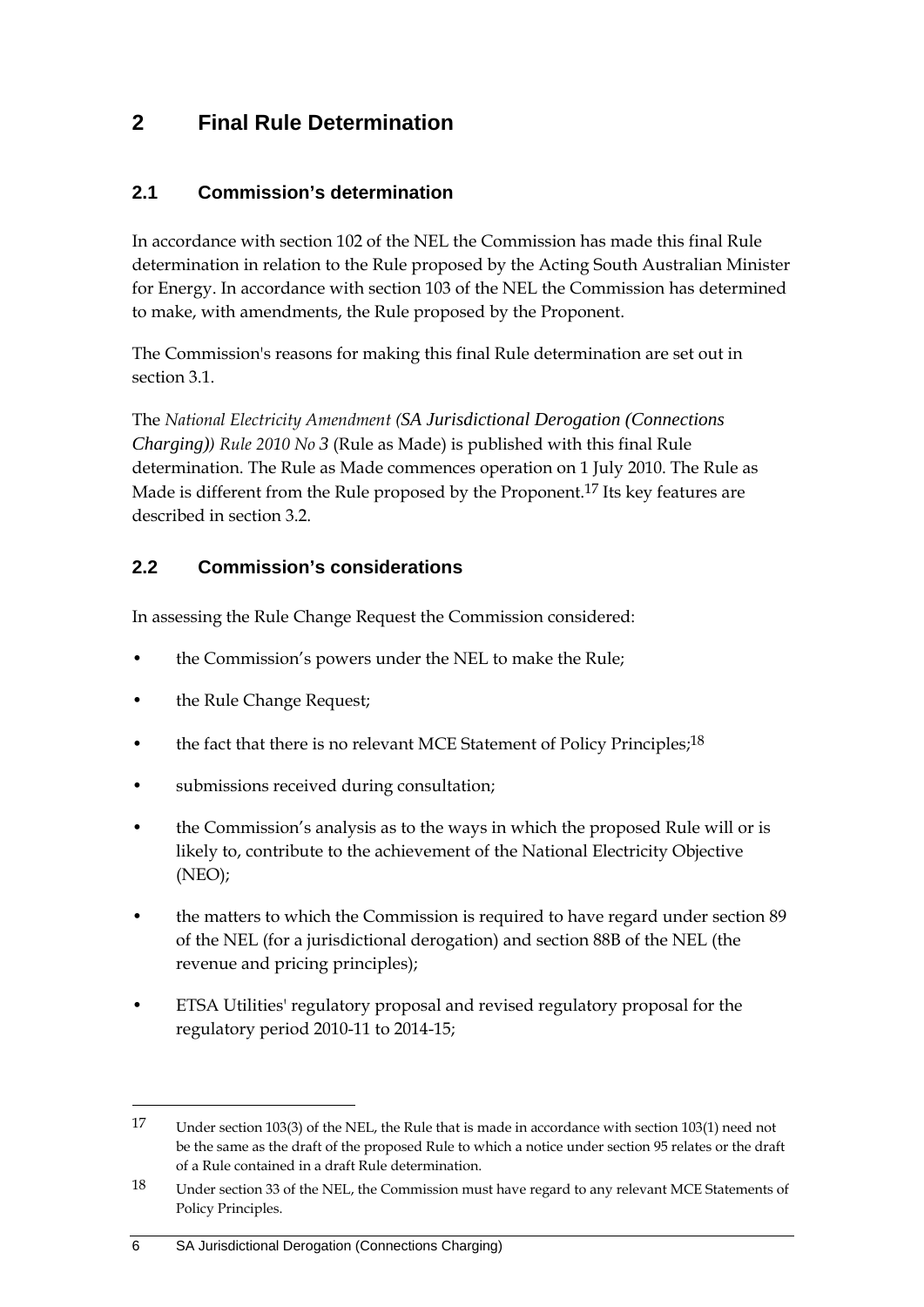- the AER's draft decision on its draft distribution determination with respect to ETSA Utilities for the regulatory period 1 July 2010 to 30 June 2015; and
- that section 91(8) of the NEL is not relevant as it applies only to the Rules having effect in Victoria.

#### **2.3 Commission's power to make the Rule**

The Commission is satisfied that the Rule as Made falls within the subject matter about which the Commission may make Rules. The Rule as Made falls within the matters set out in section 34 of the NEL as it relates to the activities of persons participating in the NEM. The subject matter of charging for connections requiring distribution network extensions, modifications or augmentations in South Australia relates to the activities of ETSA Utilities, South Australian customers and the AER. Further, the Rule as Made falls within the matters set out in Schedule 1 to the NEL as it relates to items 26 and 26D of Schedule 1 to the NEL because the Rule as Made relates to the regulation of prices for services subject to a distribution determination and the economic framework to be applied by the AER for the purposes of such regulation.

#### **2.4 Rule making test**

<u>.</u>

Under section 88(1) of the NEL, the Commission may only make a Rule if it is satisfied that the Rule will, or is likely to, contribute to the achievement of the NEO. This is the decision making framework that the Commission must apply.

The NEO is set out in section 7 of the NEL as follows:

"The objective of this Law is to promote efficient investment in, and efficient operation and use of, electricity services for the long term interests of consumers of electricity with respect to:

- (a) price, quality, safety, reliability and security of supply of electricity; and
- (b) the reliability, safety and security of the national electricity system."

For the Rule Change Request, the Commission considers that the relevant aspect of the NEO are: "the efficient investment in, and efficient operation and use of, electricity services for the long term interests of consumers of electricity with respect to the price ... of supply of electricity."19

The Commission is satisfied that the Rule as Made will, or is likely to, contribute to the achievement of the NEO because it promotes efficiency and certainty:

<sup>19</sup> Under section 88(2) of the NEL, for the purposes of section 88(1) of the NEL the AEMC may give such weight to any aspect of the NEO as it considers appropriate in all the circumstances, having regard to any relevant MCE Statements of Policy Principles.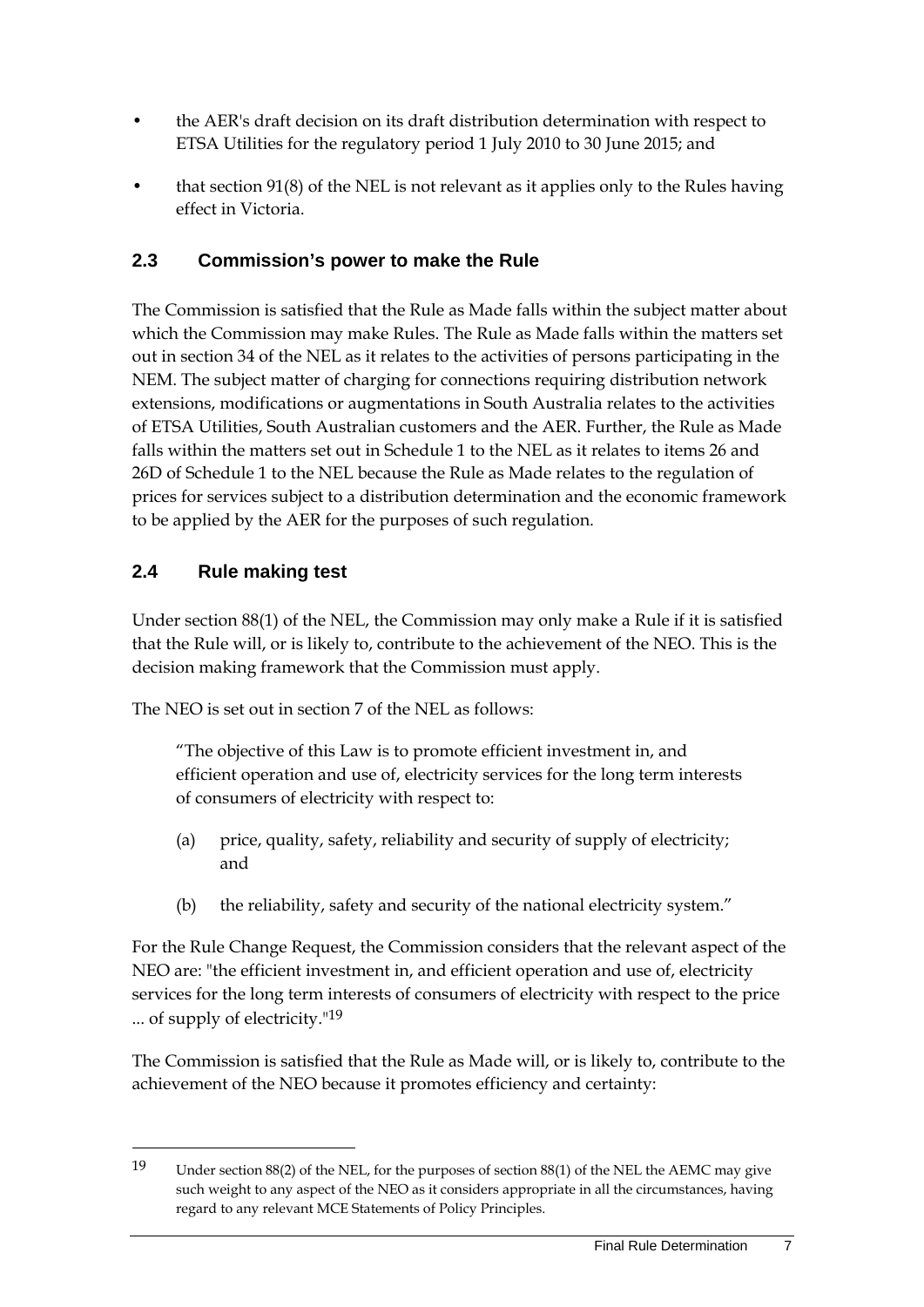- by maintaining an established process in South Australia with the exception that the AER, rather than ESCOSA, will be responsible and avoiding the need for the AER and ETSA Utilities to develop a new interim process for a limited period until the NECF rules relating to customer connections are introduced. Developing a new interim process would require additional costs and effort in administration and operation on the part of ETSA Utilities and the AER. It would therefore be administratively and operationally more efficient to maintain the existing arrangements in South Australia rather than establishing a new process knowing that it would be in place for a limited period; and
- by maintaining prescription in an established process, which includes the calculation of charges for connections requiring distribution network extensions, modifications or augmentations as part of the terms and conditions for charging for such connections. As ETSA Utilities and South Australian customers are familiar with this existing approach, maintaining the same level of prescription will provide certainty to them. Without this level of prescription, South Australian customers may defer connections until the NECF rules relating to customer connections are introduced. This may lead to inefficient investment and inefficient use of the network.

For these reasons, the Commission considers that the Rule as Made will be in the long term interests of consumers with respect to the price of supply of electricity.

In reaching this decision, the Commission has not assessed the policy merits of clauses 3.3 to 3.11 of the EDC and Guideline No. 13 as an arrangement for charging for connections requiring distribution network extensions, modifications or augmentations in South Australia.

#### **2.5 Other requirements under the NEL**

Under section 88B of the NEL, the Commission must take into account the revenue and pricing principles in making a Rule for, or with respect to, any matter or thing specified in items 15 to 24 and 25 to 26J of Schedule 1 to the NEL. Given that the Rule as Made relates to items 26 and 26D of Schedule 1 to the NEL, the Commission has taken into account the revenue and pricing principles only to the extent that the derogation impacts on direct control services.20

The Commission has not carried out an analysis of how the derogation would, in comparison to the application of the chapters 5 and 6 provisions under the NER, promote each of the revenue and pricing principles. This is not necessary as the Rule as Made, through continuing the existing South Australian connection arrangements,

<sup>20</sup> It is likely that most, if not all, of the requests for connection which are subject to this derogation would be classified as negotiated distribution services to the extent that the customer would be required to pay a share of the augmentation or extension costs (see section 1.4.4). However, there is a theoretical possibility that a request for connection may not require a customer payment where there is a \$3000 rebate under clause 3.7 of the EDC. In such a scenario, it would fall under the classification of a direct control service.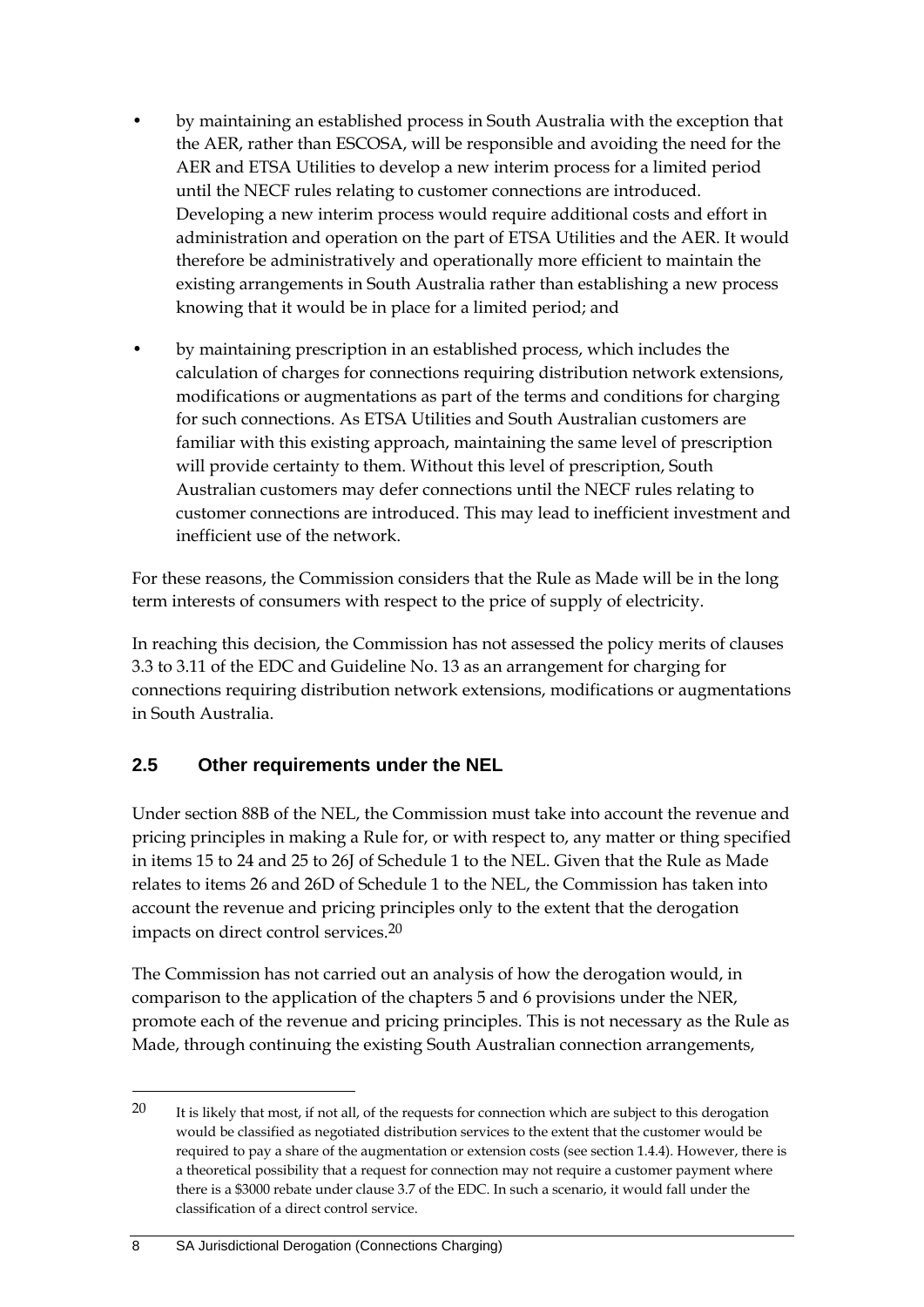promotes efficiency and certainty. Furthermore, as outlined below, regard has been had to section 89 of the NEL.

The Commission also has had regard to the matters as required under section 89 of the NEL as the Rule Change Request is a request for a jurisdictional derogation. Section 89 of the NEL states that:

"In making a jurisdictional derogation, the AEMC must have regard to whether—

- (a) the derogation provides for the orderly transfer of the regulation of the electricity industry in a participating jurisdiction under jurisdictional electricity legislation to the regulation of that industry under the national electricity legislation; or
- (b) the derogation continues existing regulatory arrangements applying to the electricity industry in a participating jurisdiction and the Minister of the participating jurisdiction requesting the derogation has notified, in writing, the AEMC that he or she considers it necessary and appropriate that the existing regulatory arrangements continue; or
- (c) the derogation is necessary to exempt, on an ongoing basis, generating, transmission or distribution systems or other facilities owned, controlled or operated in the participating jurisdiction to which the derogation relates from complying with technical standards relating to connection to the national electricity system set out in the Rules because those systems or facilities, by reason of their design or construction, are unable to comply with those standards."

The Proponent submitted that "the proposed derogation seeks to extend the derogation for the 1 July 2010 – 30 June 2015 regulatory period [i.e. until 1 July 2015], or until rules are introduced following the introduction of the National Energy Customer Framework".21 The Commission considers that the Rule as Made is consistent with section 89(a) of the NEL because it contemplates the transition from jurisdictional electricity regulation to regulation under national electricity legislation, being the NECF.

The Proponent considered that "[t]he proposed derogation is consistent with the concepts described in paragraph (b) of section 89 [of the NEL]" that seeks to extend the derogation after 1 July 2010.<sup>22</sup> The Commission considers that the Rule as Made is also consistent with section 89(b) of the NEL, subject to the following minor variations to the existing arrangements in South Australia:

• the AER would perform and exercise the current functions and powers of ESCOSA under the Electricity Distribution Code Provisions;

21 Acting South Australian Minister for Energy, Rule Change Request, 8 January 2010, p. 7.

<sup>22</sup> Acting South Australian Minister for Energy, Rule Change Request, 8 January 2010, p. 7.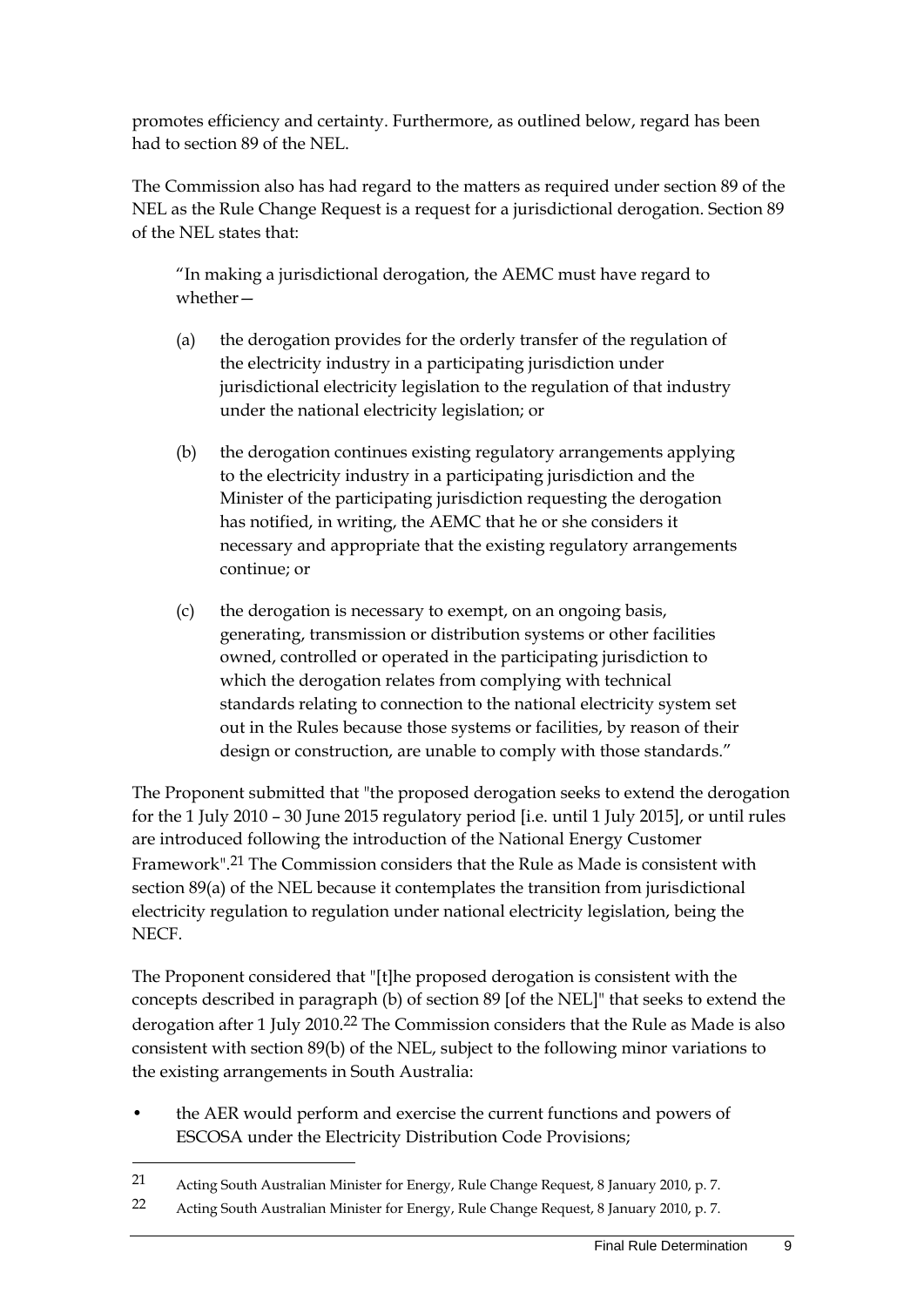- the value for the published standard unit augmentation cost would be fixed to \$135 per kVA (for the quarter ending 31 March 2009) and escalated by the CPI for the quarter ending 31 March each year. Under the existing arrangements, ESCOSA has the discretion to change this value; and
- the value of the discount rate, which is used in calculating the initial value of the unit cost for a network element requiring augmentation ('F') where the request for connection requires an individual evaluation, would be taken to be 8.5% per annum until the AER specifies a different discount rate or approves a different method for calculating the value of 'F'.

Section 89(c) of the NEL does not apply to the proposed derogation.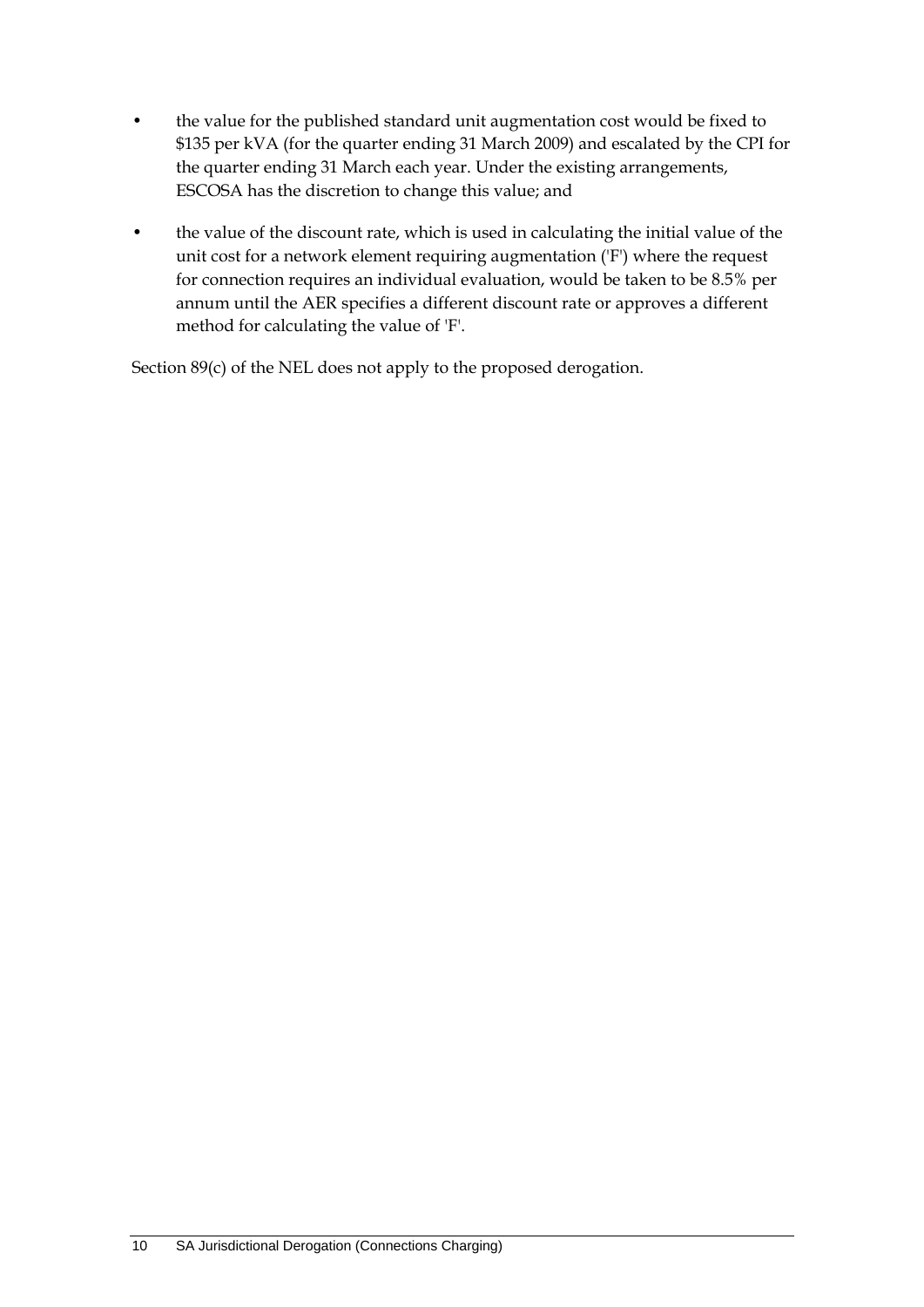### **3 Commission's reasons**

The Commission has analysed the Rule Change Request and assessed the issues/propositions arising out of this Rule Change Request. For the reasons set out below, the Commission has determined to make the Rule as Made. Its analysis of the Rule proposed by the Proponent is also set out below.

#### **3.1 Assessment**

Currently, there are arrangements in place for the regulation of charging for connections requiring distribution network extensions, modifications or augmentations in South Australia. The current South Australian connection arrangements are contained in certain provisions of the South Australian jurisdictional instruments (clauses 3.3 to 3.11 of Chapter 3 of the EDC and Guideline No. 13) and regulated by ESCOSA. ESCOSA's distribution determination will cease at the end of the regulatory period which will be on 30 June 2010.<sup>23</sup> The existing jurisdictional derogation (clause 9.28.2 of the NER) will expire on 1 July 2010.24

After this time, the AER will become the economic regulator for ETSA Utilities more generally. This includes responsibility for regulating the arrangements for charging for connections requiring distribution network extensions, modifications or augmentations in South Australia. In addition to the quality or reliability standards for connection services, the AER intends to use the South Australian jurisdictional instruments to determine whether connection services are classified as either direct control or negotiated distribution services. The decision will be based on whether the customer would have to make a financial contribution for the provision of the connection service.<sup>25</sup> If the connection service is classified as a negotiated distribution service, the charges to be paid and the terms and conditions for these would be subject to negotiation between ETSA Utilities and its customers which would be in accordance with chapters 5 and 6 of the NER.

While ETSA Utilities may attempt to use the provisions of the EDC as a basis for negotiation, there would be no guarantee that the substance of the EDC provisions would be ultimately agreed upon between ETSA Utilities and the customer. Customers could seek to negotiate different terms and conditions. ETSA Utilities could also seek to set different terms and conditions. ETSA Utilities would need to put in place new systems and procedures to support these negotiations for the provision of these services. As a result, customers may experience higher transaction costs and possible unfavourable terms and conditions relative to the existing provisions. This is different to the current South Australian connection arrangements where the process is established and prescribed without requiring negotiation.

<sup>23</sup> Section 18(1) of the *National Electricity (South Australia) Act 1996* (SA).

<sup>24</sup> Clause 9.28.2(d) of the NER.

<sup>25</sup> AER, Draft decision, South Australia Draft distribution determination 2010-11 to 2014-15, 25 November 2009, p. 10.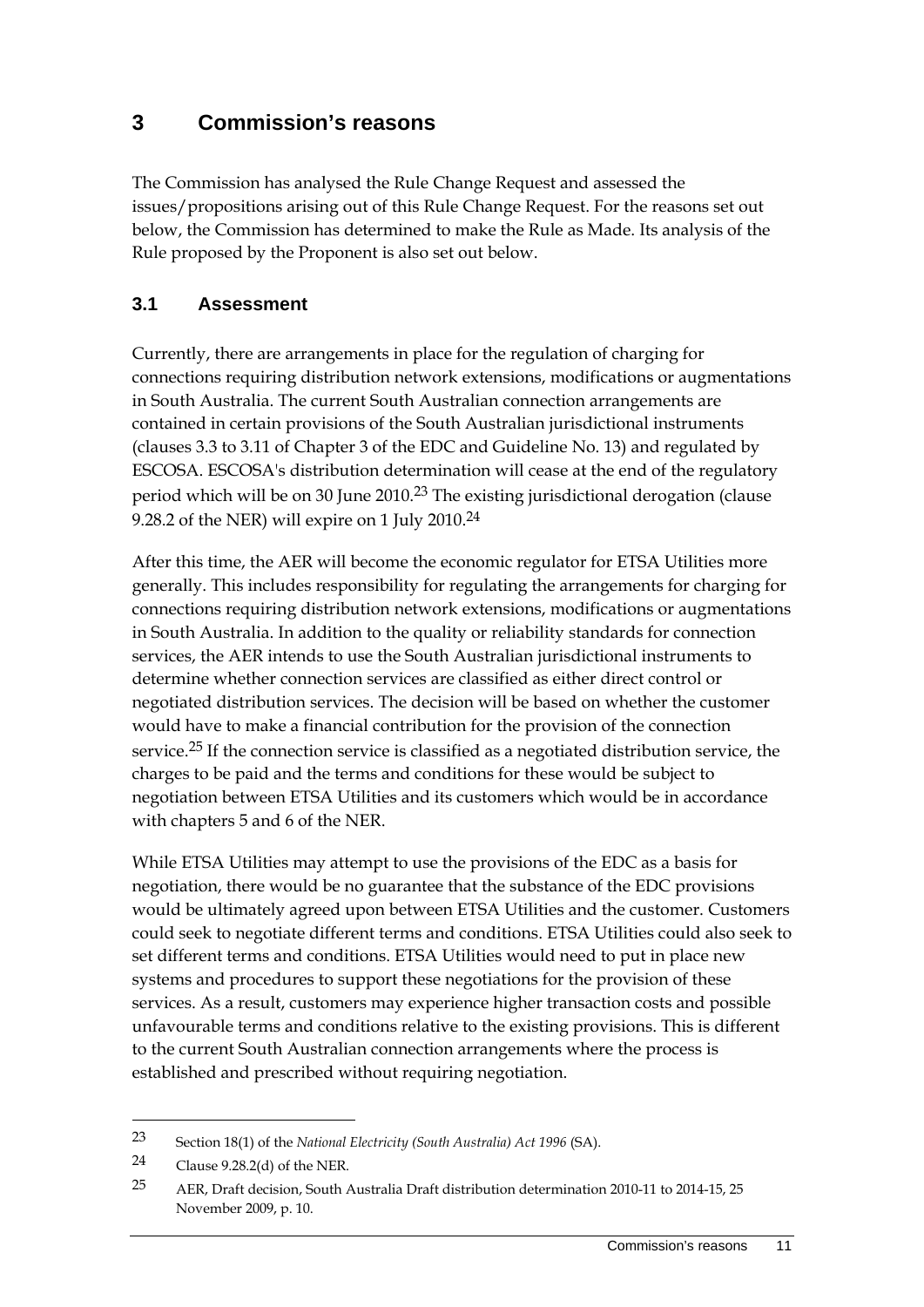The NECF will establish a new regime for the provision of connection services relating to distribution network augmentations, extensions and modifications. It is anticipated that the NECF legislative package will be introduced into the South Australian Parliament in the Spring Session of 2010.

To the extent possible, the Commission considers that it would be preferable to transition directly from the current South Australian connection arrangements to the new NECF connection arrangements, and to avoid new interim arrangements that would only be in place for a limited period. To avoid this eventuality, a Rule in the form of a jurisdictional derogation is required to enable the AER to apply the current arrangements in South Australia until the NECF rules relating to customer connections commence.

#### **3.2 Rule as Made**

The Rule as Made provides a jurisdictional derogation that maintains the existing arrangements in South Australia for charging for connections requiring distribution network extensions, modifications or augmentations in South Australia, which will commence on 1 July 2010. Under the new clause 9.28.3, the Rule as Made:

- adopts the relevant provisions of the EDC and Guideline No. 13 as the arrangements for charging of connections requiring distribution network extensions, modifications or augmentations in South Australia. The relevant provisions are clauses 3.3 to 3.11 of Chapter 3 of the EDC, the provisions of Guideline No. 13, and the relevant definitions in Schedule 1 to the EDC (collectively defined in the Rule as Made as "the Electricity Distribution Code Provisions");26
- requires the AER to perform and exercise the functions and powers of ESCOSA under the Electricity Distribution Code Provisions;
- requires ESCOSA not to perform or exercise any functions or powers under the Electricity Distribution Code Provisions;
- requires ETSA Utilities to comply with the Electricity Distribution Code Provisions;
- requires that any past ESCOSA distribution determination or approval under clauses 3.3 to 3.11 and Guideline No. 13 will continue to apply as the Electricity Distribution Code Provisions until the AER makes any future relevant amendments;
- specifies that the Electricity Distribution Code Provisions will prevail to the extent of any inconsistency between the Electricity Distribution Code Provisions,

<sup>26</sup> The effect of the Rule as Made is that the Electricity Distribution Code Provisions referred to in the Rule as Made operate separately to the South Australian regulatory instruments.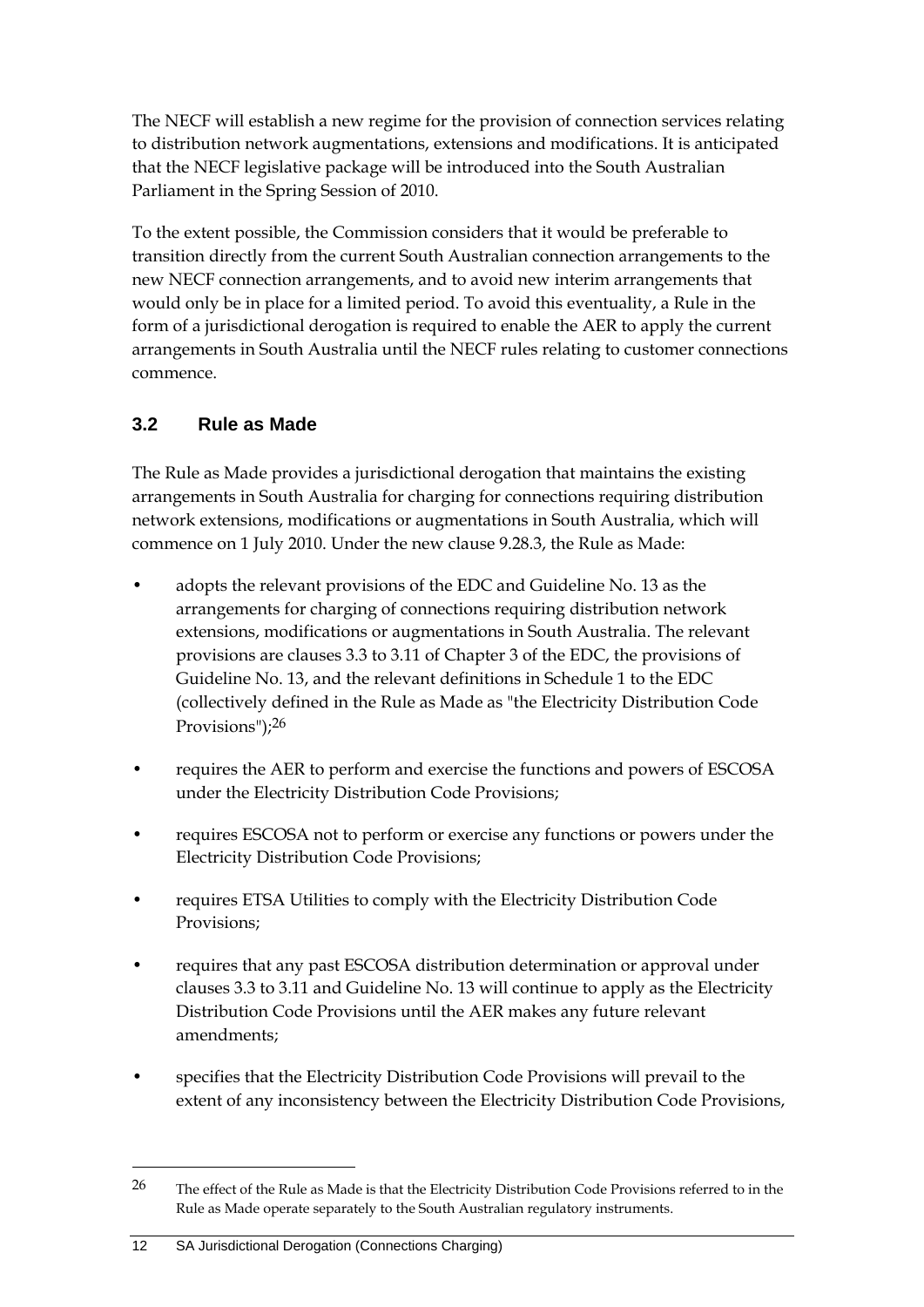the NER, and the negotiating framework and the Negotiated Distribution Service Criteria (NDSC);

- requires that if the AER seeks to amend the Electricity Distribution Code Provisions it must do so in accordance with the distribution consultation procedures;
- specifies that the value of the published standard unit augmentation charge ('f') will be escalated by the CPI for the quarter ending 31 March in each financial year, based on the value of 'f' of \$135 per kVA for the quarter ending 31 March 2009;
- specifies that the discount rate, which is used in calculating the initial value of the unit cost for a network element requiring augmentation ('F') where the request for connection requires an individual evaluation, will be taken to be 8.5% per annum until the AER specifies a different discount rate or approves a different method for calculating the value of 'F'; and
- specifies that the derogation will expire on the earlier of 30 June 2015 and the date notified by the South Australian Minister in the South Australian Government Gazette as the date which the NECF relating to customer connections applies in South Australia.

In addition, the Rule as Made removes the existing jurisdictional derogation in clause 9.28.2 of the NER.

#### **3.3 Amendments to the Proposed Rule**

<u>.</u>

The Proponent provided a proposed Rule with its Rule Change Request. Below is a discussion of the differences between the Proponent's Rule and the Rule as Made.

The Proponent's Rule sought to amend the existing clause 9.28.2.27 Consistent with the Commission's drafting practice, the Rule as Made includes a new derogation clause 9.28.3 and removes clause 9.28.2.

The Proponent submitted that the relevant provisions from Chapter 3 of the EDC for the current charging for connections should be clauses 3.3.5 to 3.11.<sup>28</sup> It considered that the other provisions from Chapter 3 would be contained in ETSA Utilities' negotiating framework and would be approved through the distribution determination by the AER.29 The Commission has included all the provisions under clause 3.3 of the EDC because clause 3.3 operates as a single scheme. This also avoids cross referencing issues later in Chapter 3 of the EDC, and maintains the existing arrangements.

<sup>27</sup> Acting South Australian Minister for Energy, Rule Change Request, 8 January 2010, pp. 8-9.

<sup>28</sup> Acting South Australian Minister for Energy, Rule Change Request, 8 January 2010, p. 5.

<sup>29</sup> Acting South Australian Minister for Energy, Rule Change Request, 8 January 2010, p. 5.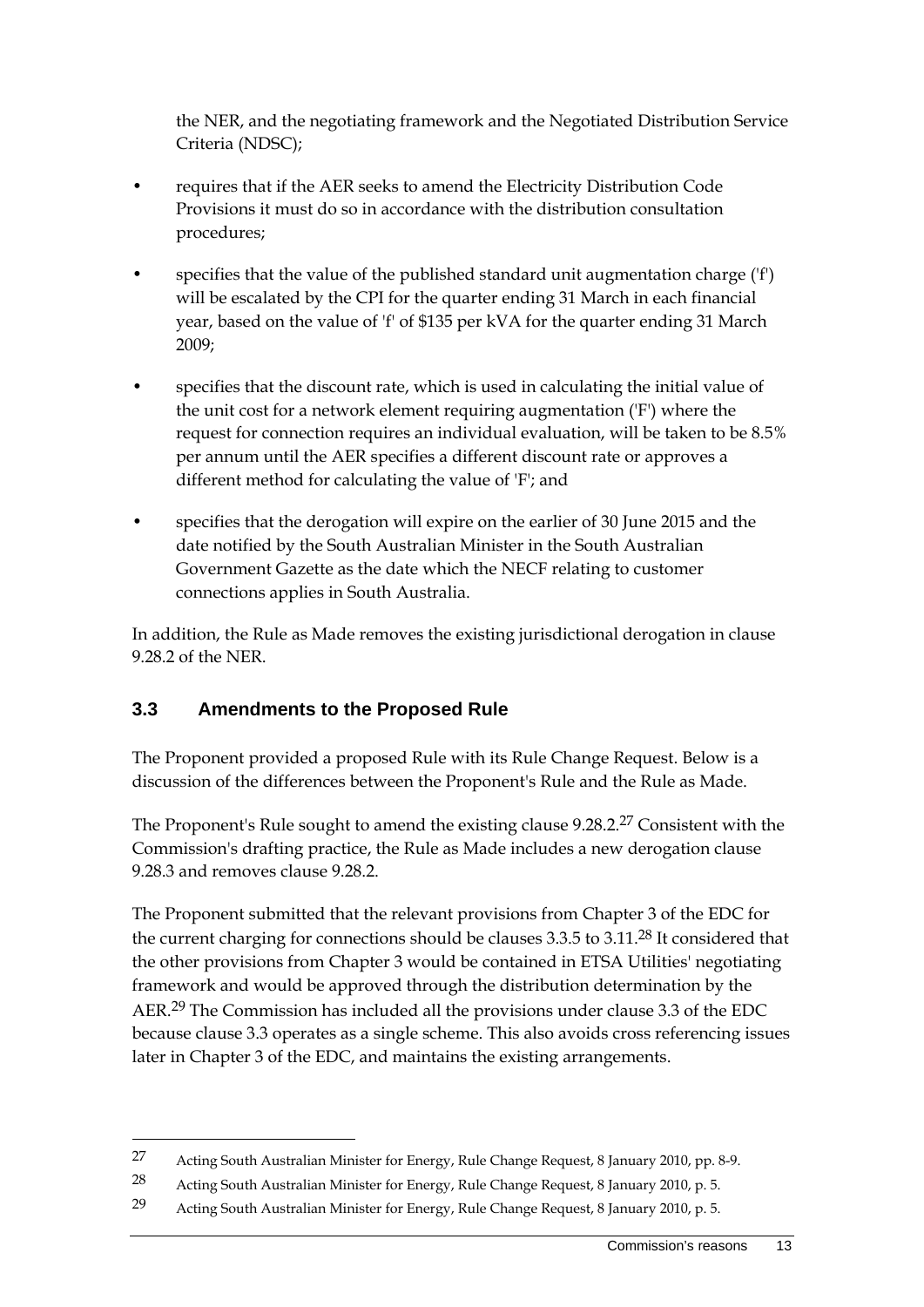The Proponent proposed that the version of the EDC that should be referenced should be the version which commenced on 1 January 2007.30 The Rule as Made refers to the most recent version of the EDC immediately before the commencement date of the Rule as Made.

The Proponent proposed that the AER should be given the equivalent level of responsibility as ESCOSA in administering the relevant provisions under Chapter 3 of the EDC and Guideline No. 13. The Commission considers that an issue related to this is whether the operation of past ESCOSA determinations and approvals (e.g. under clauses 3.3.2(b), 3.3.5(b), 3.6.3(d), 3.6.4(b), 3.7 and 3.11(c) of the EDC) should be preserved, given that ESCOSA was able to review these. The Commission considers that the Rule as Made should preserve the operation of past ESCOSA determinations and approvals so that the AER does not have to redo these in order for the derogation to take effect. Also the Commission considers that the AER should be able to make its own determinations and give its own approvals under the Electricity Distribution Code Provisions from time to time. The Commission considers that this will provide the AER with an appropriate level of discretion in applying the Electricity Distribution Code Provisions, while at the same time maintaining the existing arrangements in South Australia.

With respect to any future AER review of the Electricity Distribution Code Provisions, the Commission considers that the distribution consultation procedures under the NER should apply. This will provide an appropriate framework and opportunity for consultation with stakeholders on any proposed amendments to the Electricity Distribution Code Provisions.

For the purposes of the Rule as Made, the provisions which the AER may amend are the Electricity Distribution Code Provisions being:

- clauses 3.3 to 3.11 (inclusive) of the Electricity Distribution Code as in force on 30 June 2010;
- the provisions of Guideline No. 13 as in force on 30 June 2010; and
- the definitions in Schedule 1 to the Electricity Distribution Code to the extent they are relevant,

in each case as amended from time to time.

The Rule as Made establishes that these provisions will be arrangements for charging for connections requiring distribution network extensions, modifications or augmentations in South Australia. The Rule as Made also establishes that the AER has the ability to amend these provisions under the NER and that the AER is the only body that can amend such arrangements for South Australia. Hence, the powers of AER to do so does not depend upon any jurisdictional regulatory instruments. Any further amendments to Chapter 3 of the EDC or Guideline No. 13 by ESCOSA in the future will not affect the application of the Electricity Distribution Code Provisions as

<sup>30</sup> Acting South Australian Minister for Energy, Rule Change Request, 8 January 2010, p. 8.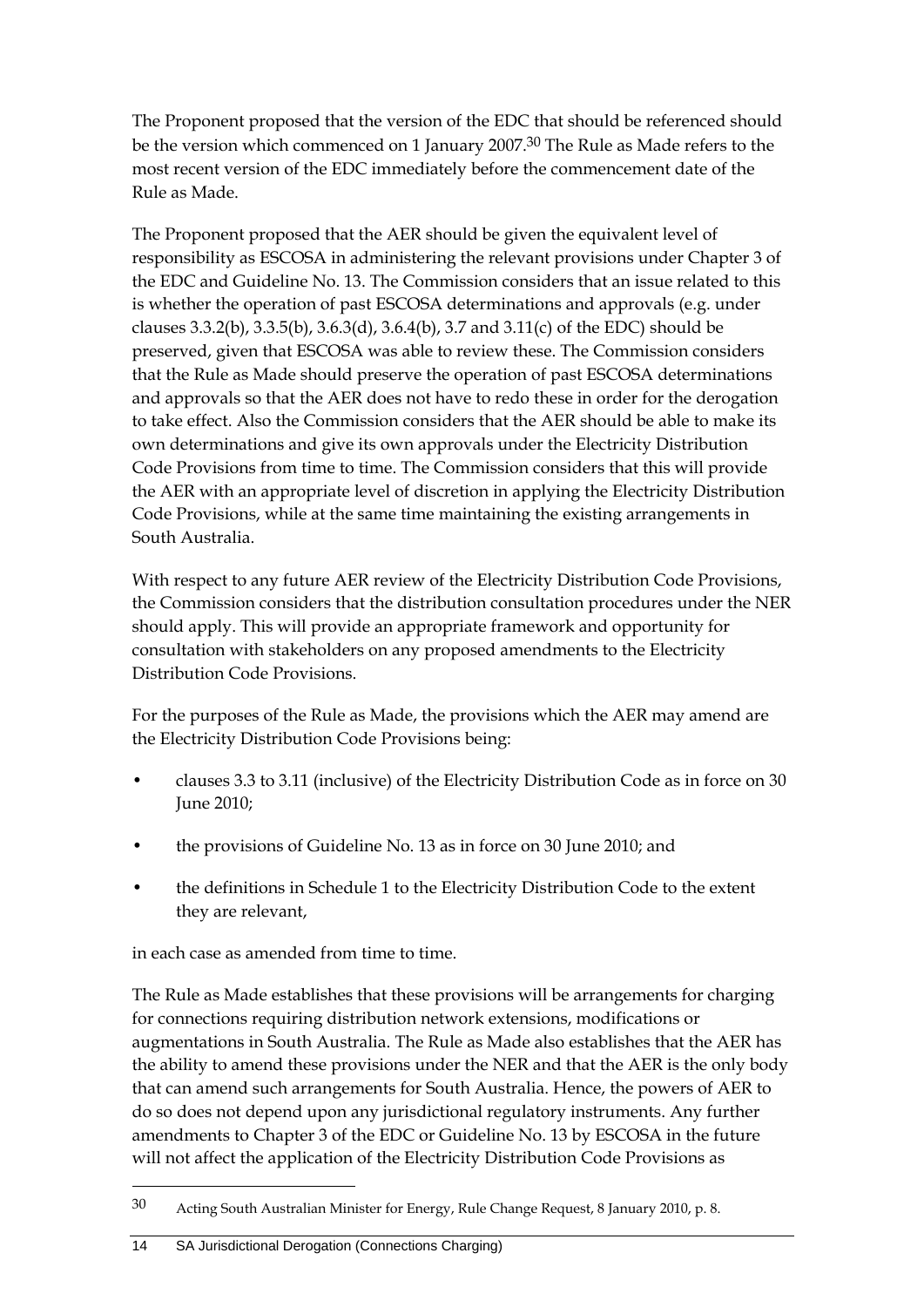provided for in the Rule as Made as these provisions operate separately to the South Australian regulatory instruments.

Under the current arrangements, ETSA Utilities has to comply with the provisions of the EDC and Guideline No. 13 by virtue of the *National Electricity (South Australia) Act 1996* (SA). The Rule as Made enables the AER to enforce non-compliance with the Electricity Distribution Code Provisions against the DNSP. This means that a failure by the DNSP to comply will constitute to a breach of the NER.

The Proponent did not specify the value of the discount rate used to calculate the initial value of 'F', even though this value will cease to apply on 30 June 2010 according to Guideline No. 13.31 The Commission has decided that to provide certainty to ETSA Utilities and South Australian customers, the existing value of 8.5% per annum will continue unless the AER decides upon another value for the discount rate or method for calculating 'F'. The Commission considers that this would continue the existing arrangements in South Australia.

The Proponent proposed that the derogation should expire on 1 July 2015, which should allow time for the NECF rules relating to customer connections to be introduced.32 The Commission considers that to be consistent with the electricity distribution price determination regulatory period 2010-11 to 2014-15, the derogation will expire on 30 June 2015. Also, the Commission considers that to be consistent with section 89(a) of the NEL and good regulatory practice, the expiration date will also be the earlier of the commencement of the NECF rules and to 30 June 2015. To allow for an appropriate transition period to the NECF rules, the South Australian Minister will notify this date in the South Australian Government Gazette. Hence, whether the commencement date is 30 June 2015 or the date notified by the South Australian Minister on the commencement of the NECF rules, certainty will be given to stakeholders on the transition from the derogation to the NECF rules.

The Proponent submitted that notwithstanding anything to the contrary in the NER or the regulatory framework forming part of the distribution determination applying to ETSA Utilities for the regulatory period 2010-11 to 2014-15 (including the negotiating framework and the NDSC), the relevant provisions of the EDC and Guideline No. 13 should apply.33 The Commission considers that to continue the existing arrangements in South Australia, to the extent of any inconsistency, the Electricity Distribution Code Provisions will prevail over any other provision of the NER (except the derogation), and the NDSC and negotiating framework in any distribution determination with respect to ETSA Utilities. The Commission considers this will also provide certainty to stakeholders if any inconsistency arises.

<u>.</u>

<sup>31</sup> See clause 3.6.4.1 of the EDC and section 2.8 of Guideline No. 13.

<sup>32</sup> Acting South Australian Minister for Energy, Rule Change Request, 8 January 2010, p. 7.

<sup>33</sup> Acting South Australian Minister for Energy, Rule Change Request, 8 January 2010, pp. 5, 8.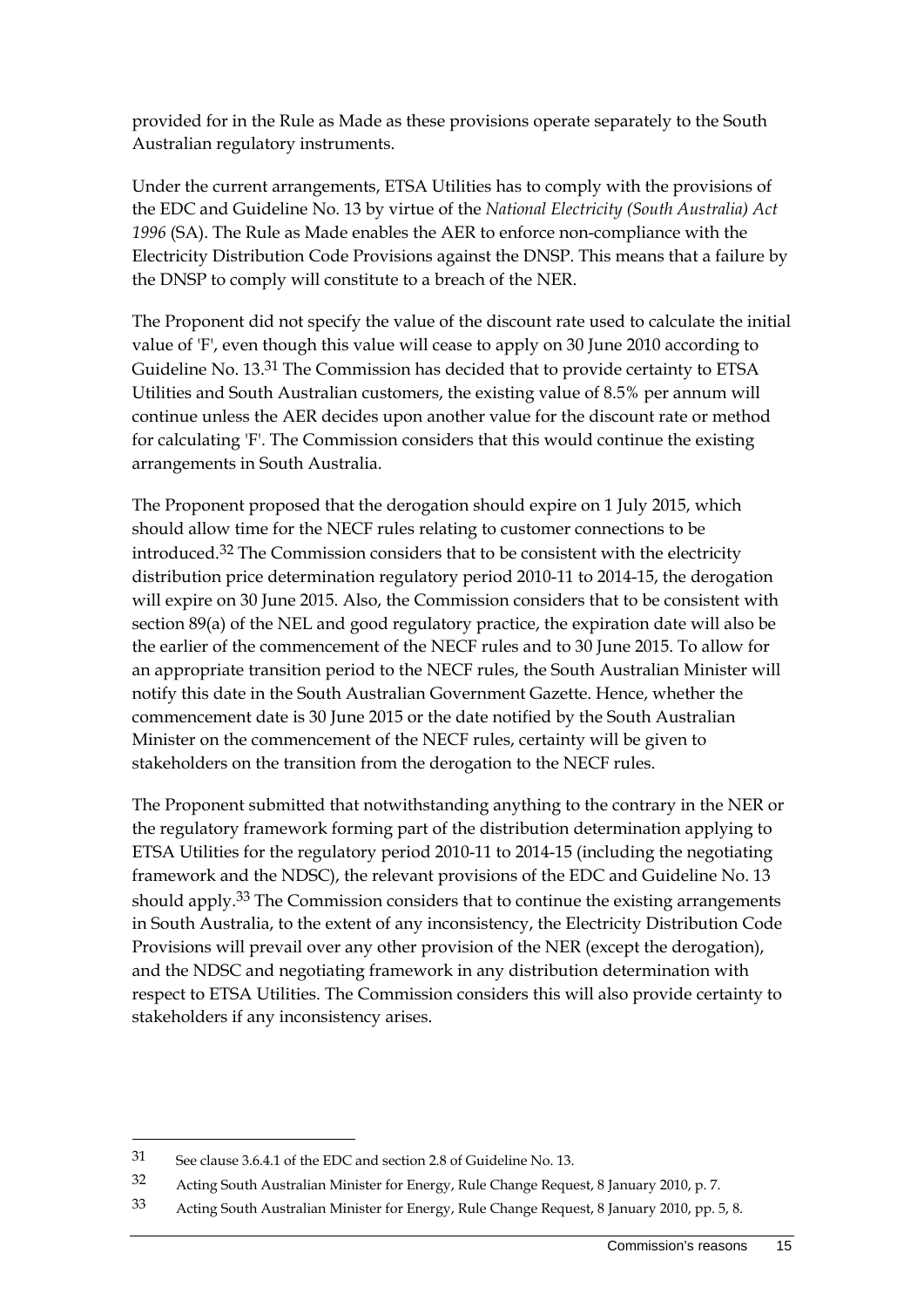#### **3.4 Civil Penalties**

The Rule as Made does not amend any Rules that are currently classified as civil penalty provisions under the National Electricity (South Australia) Regulations. The Commission has not recommended to the MCE that any of the proposed amendments in the Rule as Made be classified as civil penalty provisions as the Rule as Made relates to a jurisdictional derogation. The nature of the amendments in the Rule as Made is to continue with the existing arrangements in South Australia.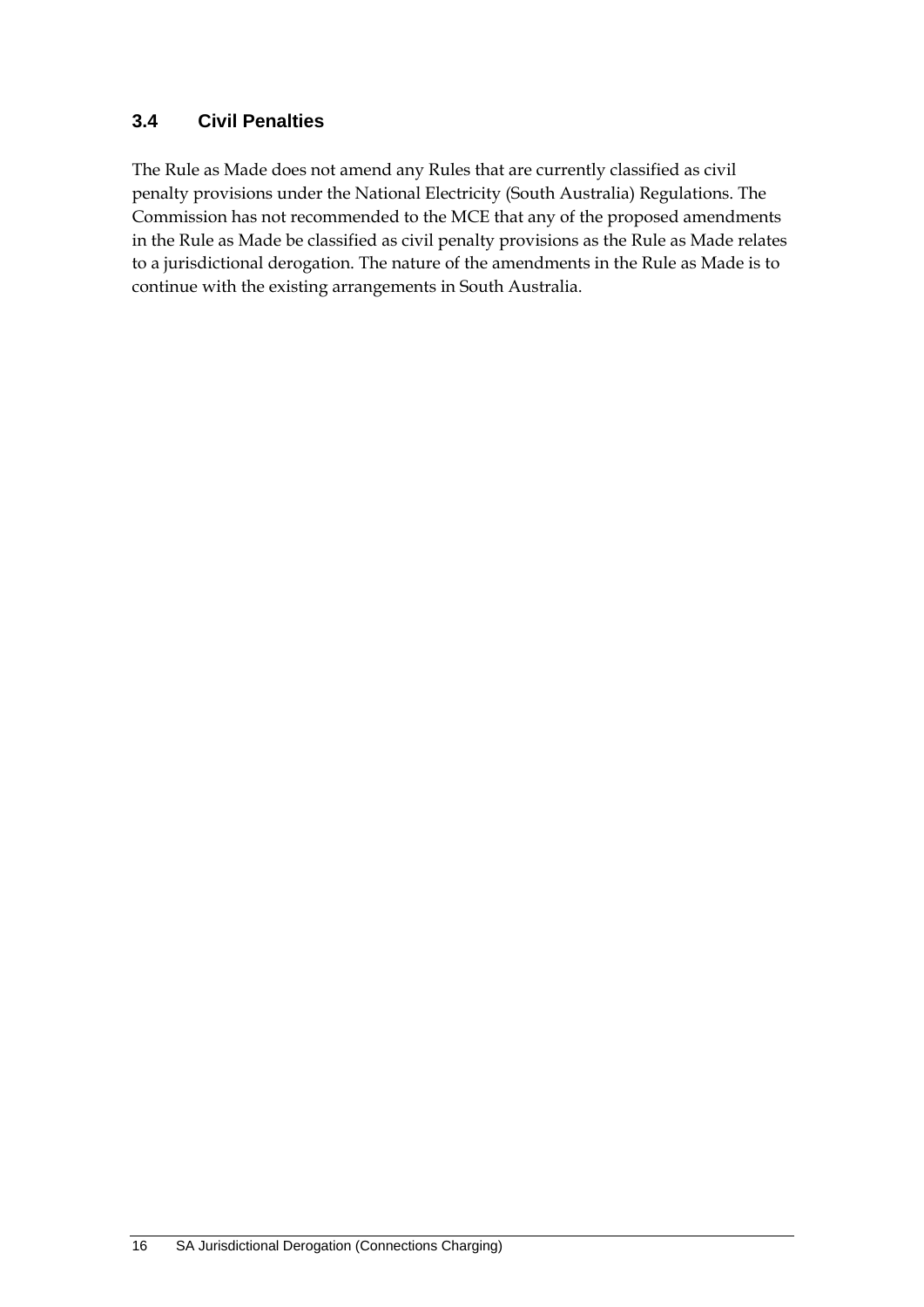## **4 Commission's assessment approach**

This chapter describes the approach that the Commission has taken to assess the Rule Change Request in accordance with the requirements set out in the NEL (and explained in Chapter 2).

In assessing any Rule change request against the NEL criteria, the first step is to consider the counterfactual arrangements against which the proposed Rule is compared. In the present case, the counterfactual would be:

- the expiry of the existing derogation;
- incorporation of the relevant content of the EDC and Guideline No. 13 into ETSA Utilities' NDSC; and
- negotiation of charging for connections requiring distribution network extensions, modifications or augmentations in South Australia.

In this context, the Commission has considered the following issues:

- the impact on efficiency of continuing existing arrangements in South Australia a new connection charging regime from the existing arrangements in South Australia may increase costs and effort (in the form of establishing a new process in the interim before the NECF rules relating to customer connections commence); and
- the impact on certainty of continuing existing arrangements in South Australia a new connection charging regime may create uncertainty for South Australian customers who may defer connections until the NECF rules relating to customer connections are introduced.

The Commission has not assessed the policy merits of clauses 3.3 to 3.11 of the EDC and Guideline No. 13 as an arrangement for charging for connections requiring distribution network extensions, modifications or augmentations in South Australia.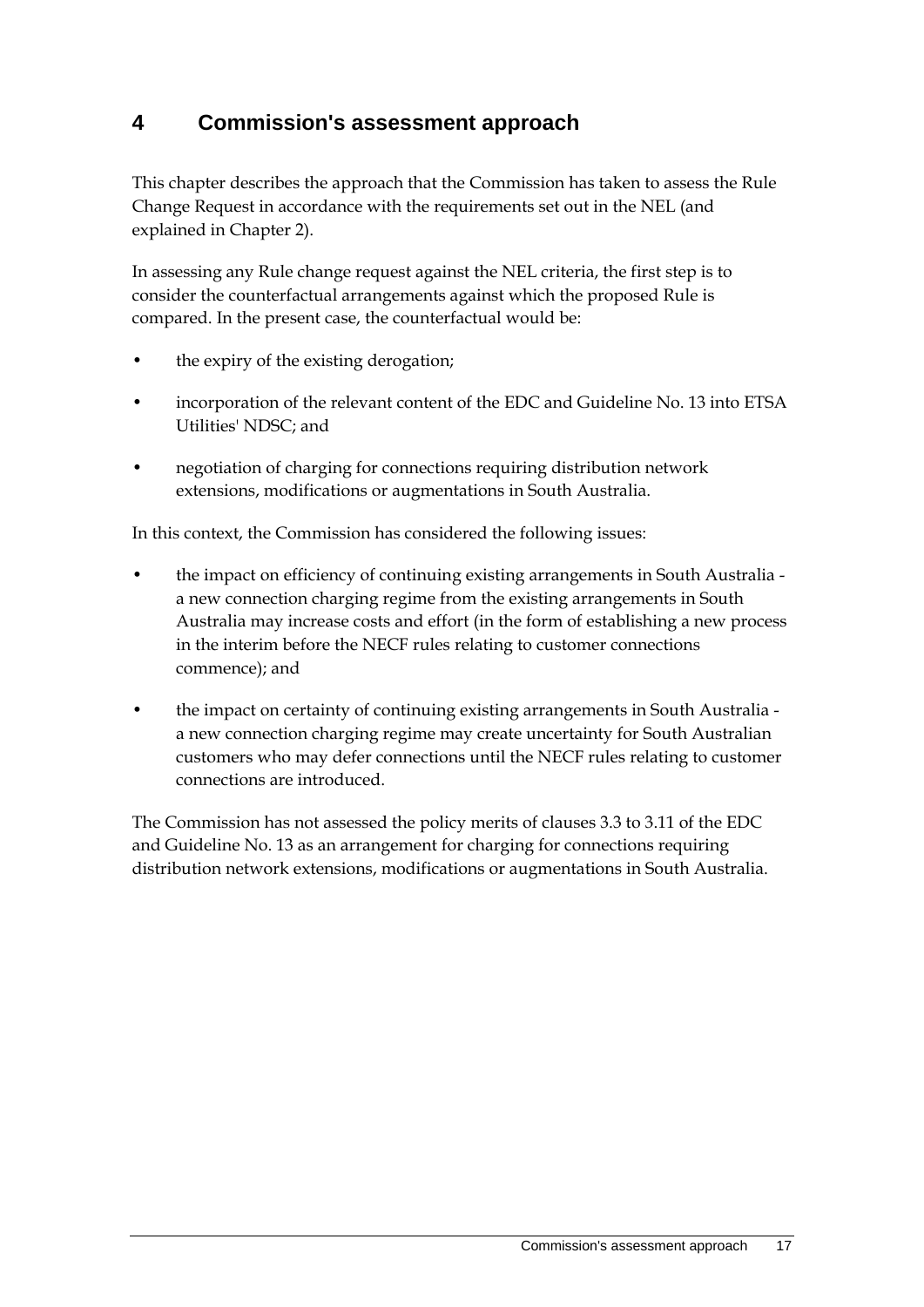### **5 Impact on efficiency of continuing existing arrangements in South Australia**

#### **5.1 Proponent's view**

The Proponent submits that: 34

"As the NECF will not be introduced by 30 June 2010, the proposed rule change does not seek to impose the South Australian derogation indefinitely, but extend it, in order to meet its original purpose of ensuring customers continue to benefit from the provisions contained in the EDC, until similar such provisions are introduced by way of the NECF."

It also states that:35

"Any minor costs to the AER in seeking for them to administer the specific provisions of Chapter 3 of the EDC is substantially outweighed by the benefits to South Australian consumers by enabling the current protections for electricity consumers in South Australia to continue until rules for a national connections framework are introduced following the introduction of the National Energy Customer Framework."

#### **5.2 Stakeholder views**

Origin Energy stated that:36

"Origin considers that extending the current arrangements for SA connection charging provisions covered in this derogation is the least disruptive option for the market. We prefer this approach when compared to applying a new interim charging regime from 1 July 2010 until the National Energy Consumer Framework take effect.

...

<u>.</u>

Despite the challenges with the current arrangements, introducing new charging arrangements for an interim period may give rise to new problems for little short term benefit. We therefore support extending the derogation until the NECF commences."

<sup>34</sup> Acting South Australian Minister for Energy, Rule Change Request, 8 January 2010, p. 5.

<sup>35</sup> Acting South Australian Minister for Energy, Rule Change Request, 8 January 2010, p. 6.

<sup>36</sup> Origin Energy, Submission on the Rule Change Request, 14 April 2010, p. 1.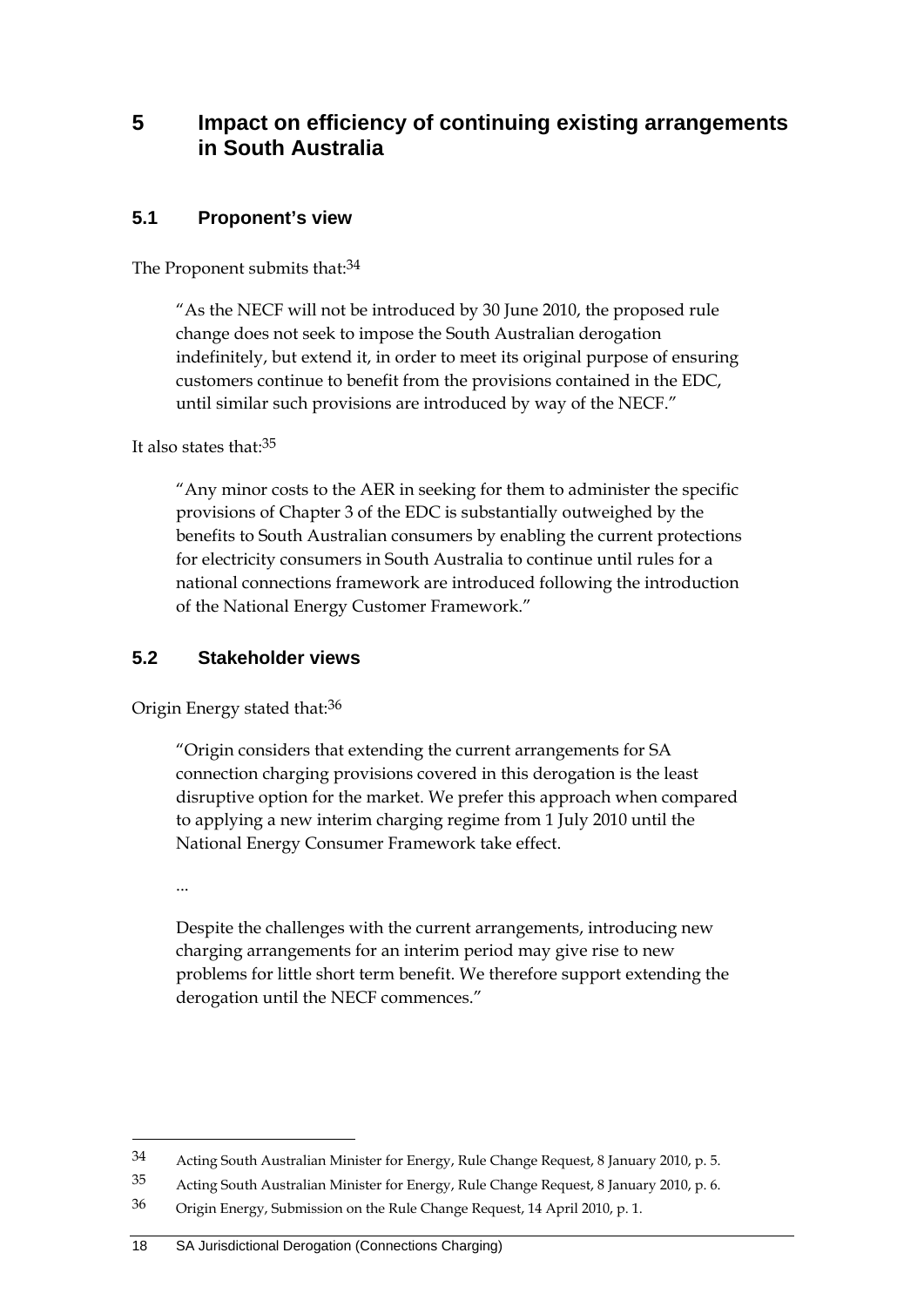#### **5.3 Commission's analysis**

In considering the issue of whether the existing arrangements in South Australia should continue, the Commission has considered the impact on efficiency if the proposed derogation was not made. This involved considering the requirements under the relevant provisions of chapters 5 and 6 of the NER that would apply if the proposed derogation was not made and how different it would be to the existing requirements in South Australia.

On 25 November 2009, the AER published its draft decision on the distribution determination in relation to ETSA Utilities for the regulatory period 1 July 2010 to 30 June 2015. Here, it explained its draft approach to charging for connections requiring distribution network extensions, modifications or augmentations in South Australia in accordance to chapters 5 and 6 of the NER. The AER proposes to classify such services as either direct control or negotiated distribution services. $37$  If the quality or reliability standard is within the level required by the NER, the EDC or any other applicable regulatory instrument, and no financial contribution is required under the EDC, then the service would be classified as a direct control service. If the quality or reliability standard is higher or lower than the level required by the NER, the EDC or any other applicable regulatory instrument, and a financial contribution is required under the EDC, then the service would be a negotiated distribution service. If the connection service is classified as a negotiated distribution service, the charges to be paid and the terms and conditions for these would be subject to negotiation between ETSA Utilities and its customers in accordance to chapters 5 and 6 of the NER.

While ETSA Utilities may attempt to use certain provisions of the EDC as a basis for negotiation under the AER's draft approach, there would be no guarantee that the substance of the EDC provisions would be ultimately agreed upon between ETSA Utilities and the customer.38 Customers could seek to negotiate different terms and conditions. ETSA Utilities would need to put in place new systems and procedures to support these negotiations for the provision of these services. This will require effort and cost on the part of ETSA Utilities (and the AER). This is different to the current arrangements in South Australia where the process has already been established and prescribed without requiring negotiation.

With respect to negotiation costs arising from the AER's draft approach, ETSA Utilities provided similar comments in its revised regulatory proposal to the AER:

"the AER's amendments to the Negotiating Framework and associated processes will have a marked effect on the administrative requirements imposed upon ETSA Utilities";

<sup>37</sup> AER, Draft decision, South Australia Draft distribution determination 2010-11 to 2014-15, 25 November 2009, p. 10.

<sup>38</sup> With the proposed derogation, it would be clear that charges related to a negotiated distribution service would be based on clauses 3.3 to 3.11 under the EDC and Guideline No. 13 and applied by the AER.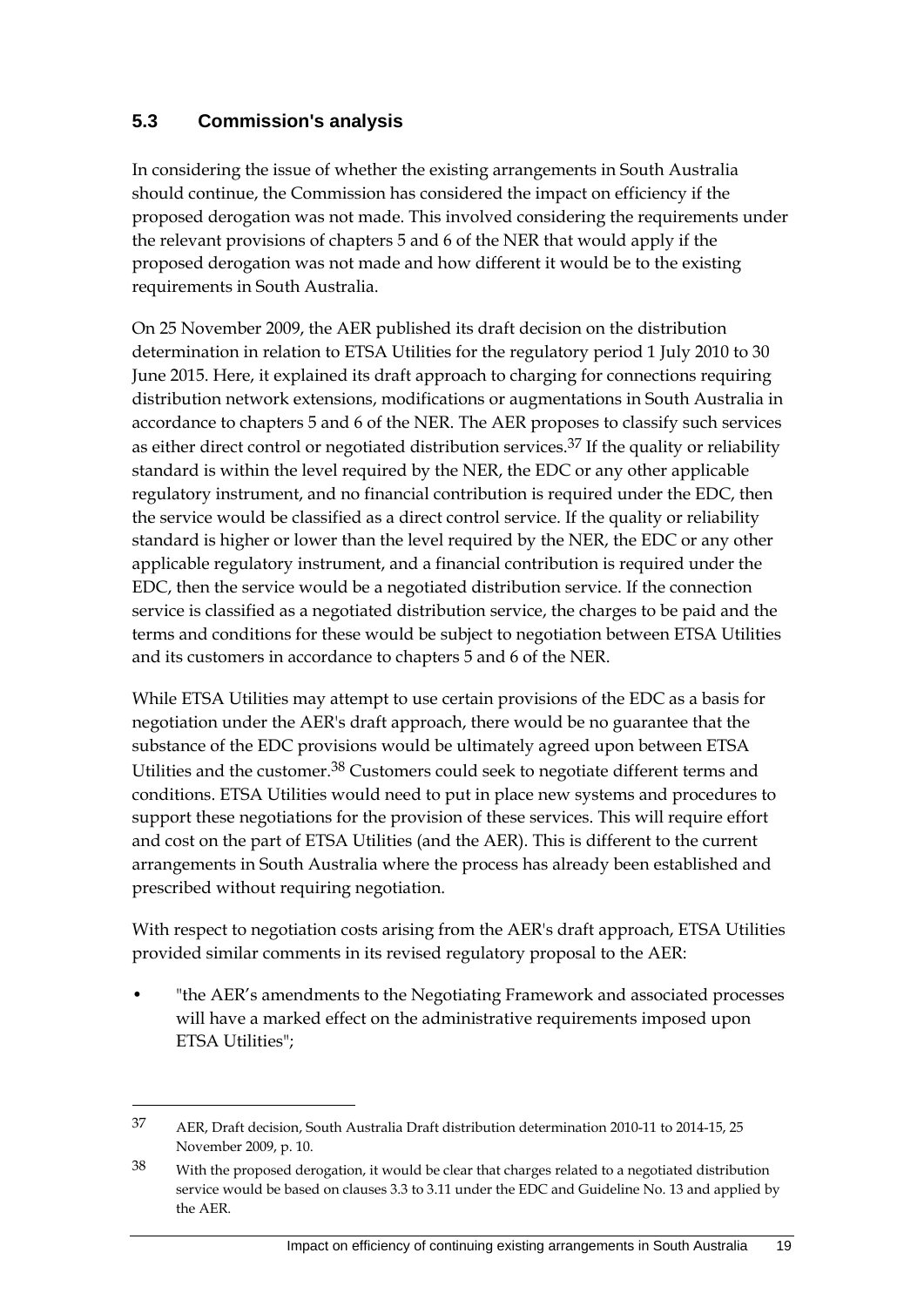- "the AER's proposed amendments to the Negotiating Framework will significantly impact on the resources required to negotiate the provision of a negotiated distribution service. The major impact of this change is expected to be in negotiating the provision of new, non-standard or upgraded connection services";
- "ETSA Utilities will require additional capital expenditure to accommodate the increased resources required to negotiate these distribution services under the Negotiating Framework"; and
- "it is difficult to determine the additional resource requirement under a negotiation regime versus ETSA Utilities' previously clearly specified regime".39

It is expected that the NECF will include a regime for charging for connections requiring distribution network extensions, modifications or augmentations in South Australia. It is also anticipated that the NECF will commence within the next regulatory control period. On this basis, any new approach developed to support negotiations around the charging for such connections prior to the establishment of the NECF rules will be an interim measure.

Origin Energy also submitted that continuing the existing arrangements until the commencement of the NECF rules would be "the least disruptive option for the market".40 To do so otherwise, "may give rise to new problems for little short term benefit".41

### **5.4 Conclusion**

<u>.</u>

Given the timetable for the introduction of the NECF, establishing new procedures and systems would be administratively and operationally inefficient and not in the long term interests of consumers with respect to the price of supply of electricity. This is on the basis that the NECF rules (including new arrangements for distribution network connection and capital contribution arrangements) will be introduced as currently scheduled by the MCE. By contrast, the continuation of existing arrangements in South Australia would be more efficient as ETSA Utilities would not be required to do anything different to the existing process, although there would be minor costs to the AER in administering an already established process.

The Commission concludes that maintaining the existing arrangements in South Australia will likely provide administrative and operational efficiencies for ETSA Utilities and the AER.

<sup>39</sup> ETSA Utilities, Revised Regulatory Proposal 2010–2015, 14 January 2010, p. 28.

<sup>40</sup> Origin Energy, Submission on the Rule Change Request, 14 April 2010, p. 1.

<sup>41</sup> Origin Energy, Submission on the Rule Change Request, 14 April 2010, p. 1.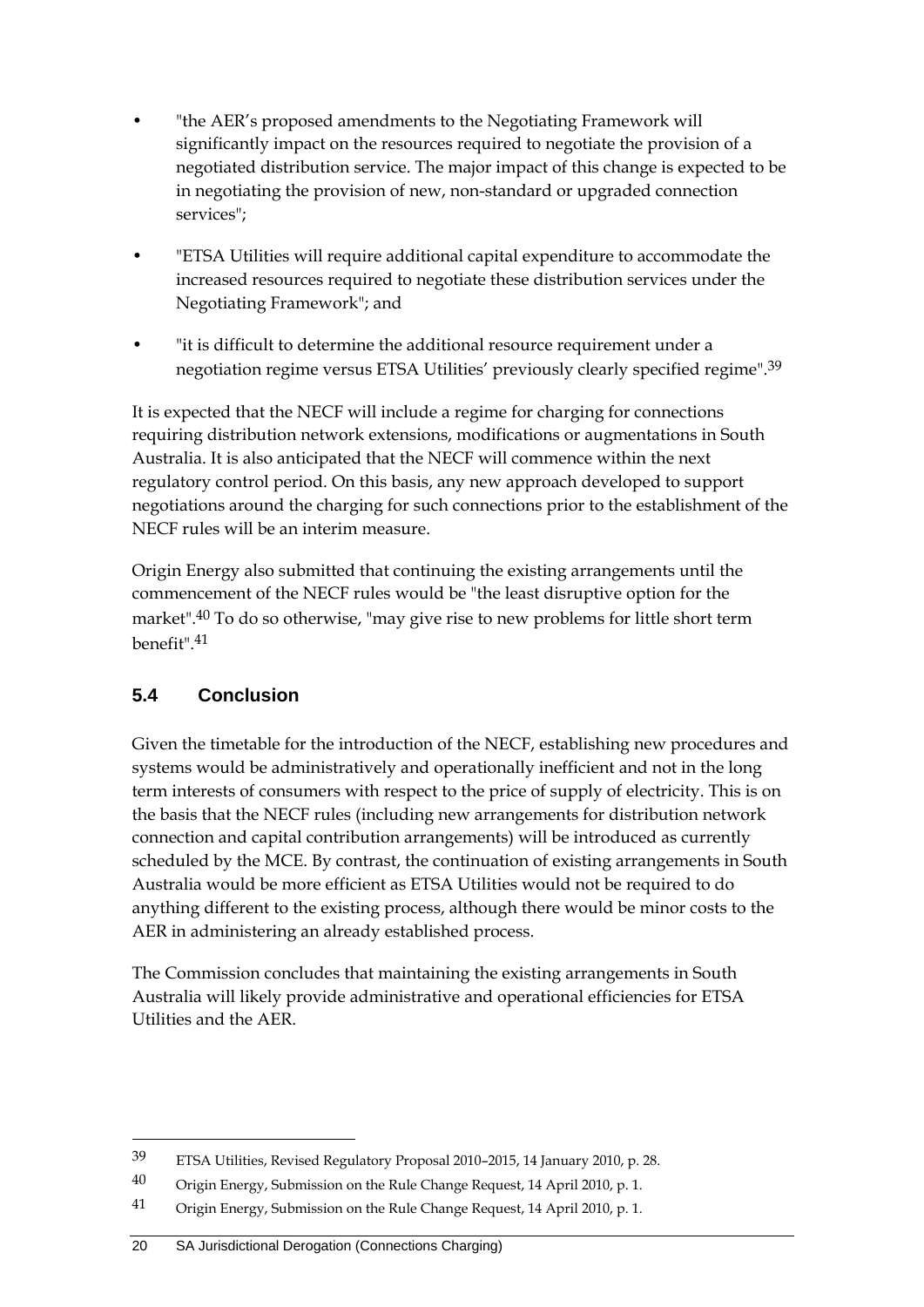#### **6 Impact on certainty of continuing existing arrangements in South Australia**

#### **6.1 Proponent's view**

The Proponent states that:<sup>42</sup>

"Specifically, in regards to connection service charges and capital contributions regarding new or modifying existing connections requiring network extension and/or augmentation to a distribution network, the current provisions within the NER lack a number of the mechanisms contained in EDC to protect the interest of consumers and facilitate their connections to distribution networks.

The South Australian jurisdictional arrangements in Chapter 3 of the EDC contain specific provisions for calculating a customer's contributions for establishing new or modifying existing connections that require augmentations or extensions.

The specific provisions set out in sections 3.3.5 to 3.11 from Chapter 3 of the EDC are an important revenue component of ETSA Utilities regulatory distribution Determination for the period 2010 – 2015 and provides certainty for businesses and customers wishing to connect to the electricity distribution network."

#### **6.2 Stakeholder views**

The National Generators Forum (NGF) stated that:<sup>43</sup>

"The NGF supports the proposed extension to the connections charging provisions in this SA jurisdictional derogation. The NGF considers that extending the existing arrangements is a preferred transition to the new distribution network connection and capital contribution arrangements proposed under the National Energy Customer Framework (NECF). To put in place a new charging regime for this interim period is likely to introduce unnecessary uncertainty for the market."

#### **6.3 Commission's analysis**

1

In considering the issue of whether the existing arrangements in South Australia should continue, the Commission also considered the impact on certainty if the derogation was not made. This involved considering the level of prescription in the

<sup>42</sup> Acting South Australian Minister for Energy, Rule Change Request, 8 January 2010, p. 5.

<sup>43</sup> NGF, Submission on the Rule Change Request, 15 April 2010, p. 1.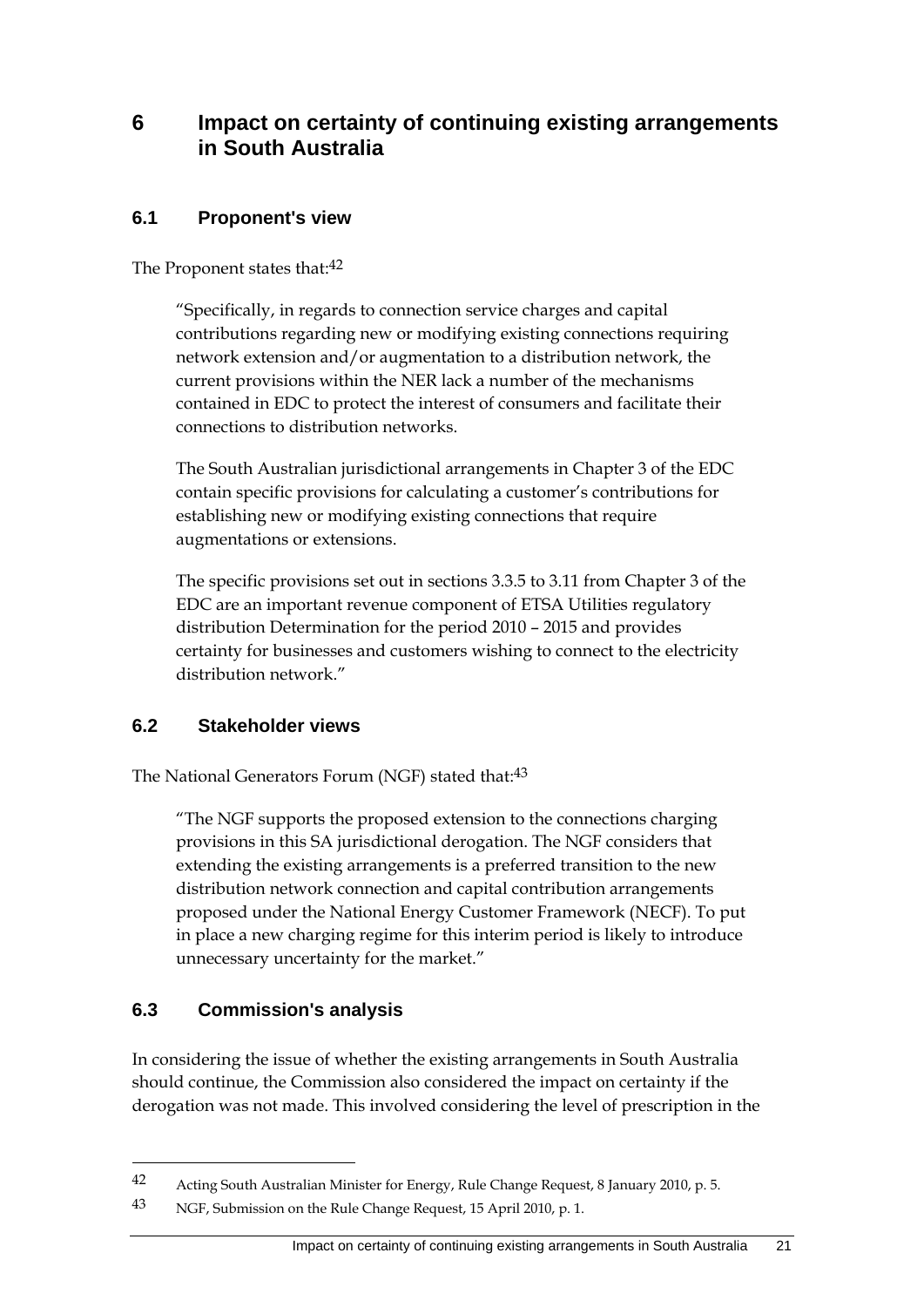provisions of the EDC and NER, and the potential behaviour of customers in South Australia if the derogation was not made.

Clauses 3.3 to 3.11 of Chapter 3 of the EDC set out the procedures for calculating and allocating costs of the connection assets, extension and augmentation that connection applicants must contribute to.<sup>44</sup> This is more prescriptive and hence provides more clarity and certainty to customers regarding how request for connections and charges will be treated than the regime under chapters 5 and 6 of the NER. Given that this is the current arrangement in South Australia, a change in the level of prescription in such an approach before the NECF rules relating to customer connections are implemented would create significant uncertainty to both ETSA Utilities and South Australian customers on what the terms and conditions would be in relation to connections requiring distribution network extensions, modifications or augmentations in South Australia. This may also affect ETSA Utilities' ability to forecast customer contributions in determining Distribution Use Of System (DUOS) charges. To avoid such uncertainty and the possible risk of becoming subject to unfavourable connection terms and charges compared to either the current South Australian connection arrangements or the forthcoming NECF rules, South Australian customers may defer connections until the NECF rules relating to customer connections are implemented. This, in turn, may lead to both inefficient investment and inefficient use of the existing network.

### **6.4 Conclusion**

The proposed derogation is a more prescriptive charging regime than the regime under chapters 5 and 6 of the NER. Given that this is the current approach in South Australia, a change in the level of prescription in such an approach before the NECF rules relating to customer connections are implemented would create uncertainty to both ETSA Utilities and South Australian customers on what the terms and conditions would be in relation to augmenting, extending or modifying connections. This may result in increased negotiation costs to ETSA Utilities and South Australian customers. To avoid such uncertainty, South Australian customers may defer connections until the NECF rules relating to customer connections are implemented. This, in turn, may lead to inefficient investment and inefficient use of the existing network, and would not be in the long term interests of consumers with respect to the price of supply of electricity.

The Commission concludes that the proposed derogation continues to provide certainty in the process to customers in South Australia until the implementation of the NECF rules relating to customer connections.

<sup>44</sup> See section 1.4.2.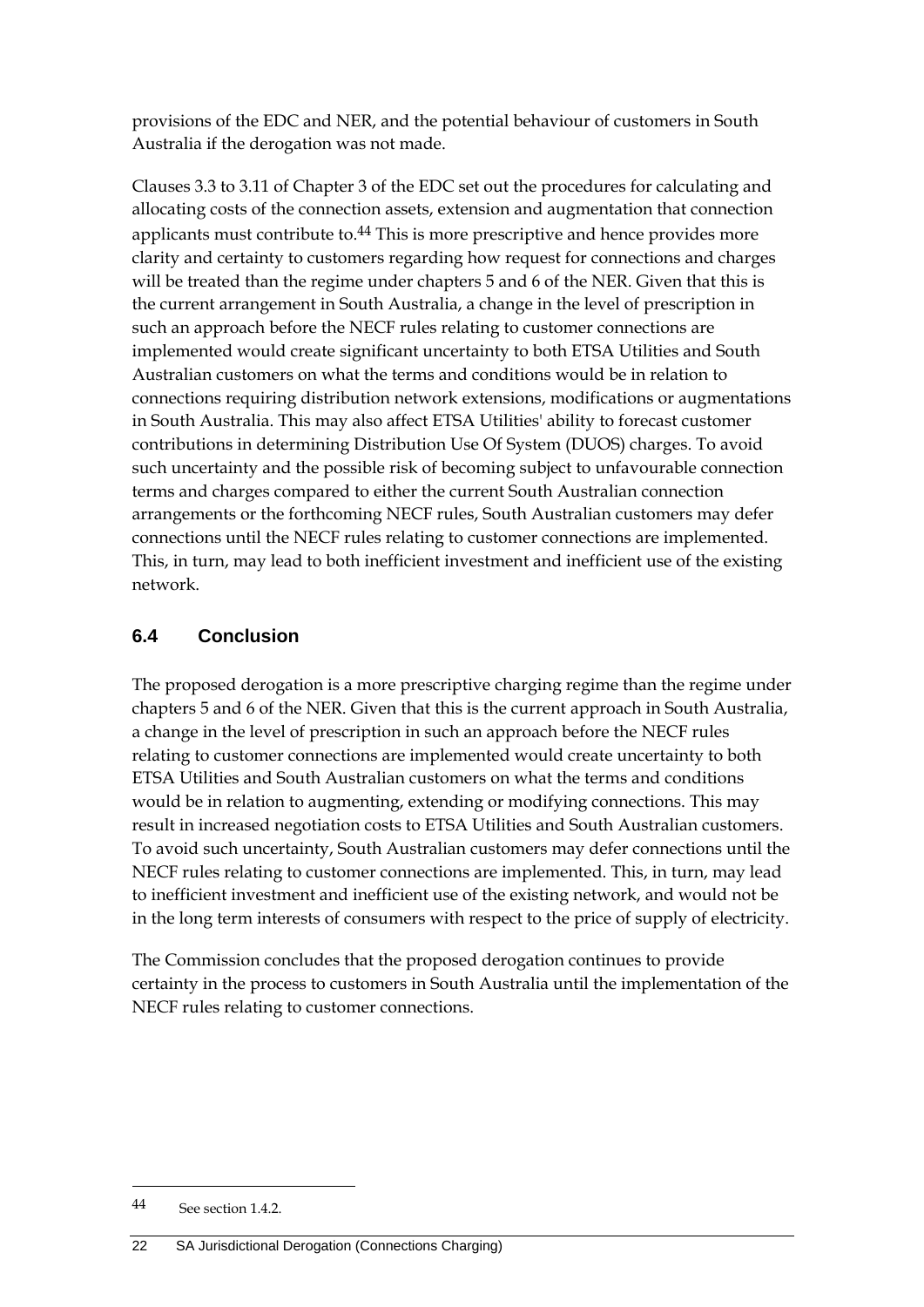## **Abbreviations**

| <b>AEMC</b>   | <b>Australian Energy Market Commission</b>              |  |  |
|---------------|---------------------------------------------------------|--|--|
| <b>AER</b>    | Australian Energy Regulator                             |  |  |
| Commission    | See AEMC                                                |  |  |
| <b>CPI</b>    | <b>Consumer Price Index</b>                             |  |  |
| <b>DNSP</b>   | Distribution Network Service Provider                   |  |  |
| <b>DUOS</b>   | Distribution Use Of System                              |  |  |
| <b>EDC</b>    | <b>Electricity Distribution Code</b>                    |  |  |
| <b>ESCOSA</b> | <b>Essential Services Commission of South Australia</b> |  |  |
| <b>MCE</b>    | Ministerial Council on Energy                           |  |  |
| <b>NDSC</b>   | Negotiated Distribution Service Criteria                |  |  |
| <b>NECF</b>   | National Energy Customer Framework                      |  |  |
| <b>NEL</b>    | National Electricity Law                                |  |  |
| <b>NEM</b>    | National Electricity Market                             |  |  |
| <b>NEO</b>    | National Electricity Objective                          |  |  |
| <b>NER</b>    | National Electricity Rules                              |  |  |
| <b>NGF</b>    | National Generators Forum                               |  |  |
| Proponent     | Acting South Australian Minister for Energy             |  |  |